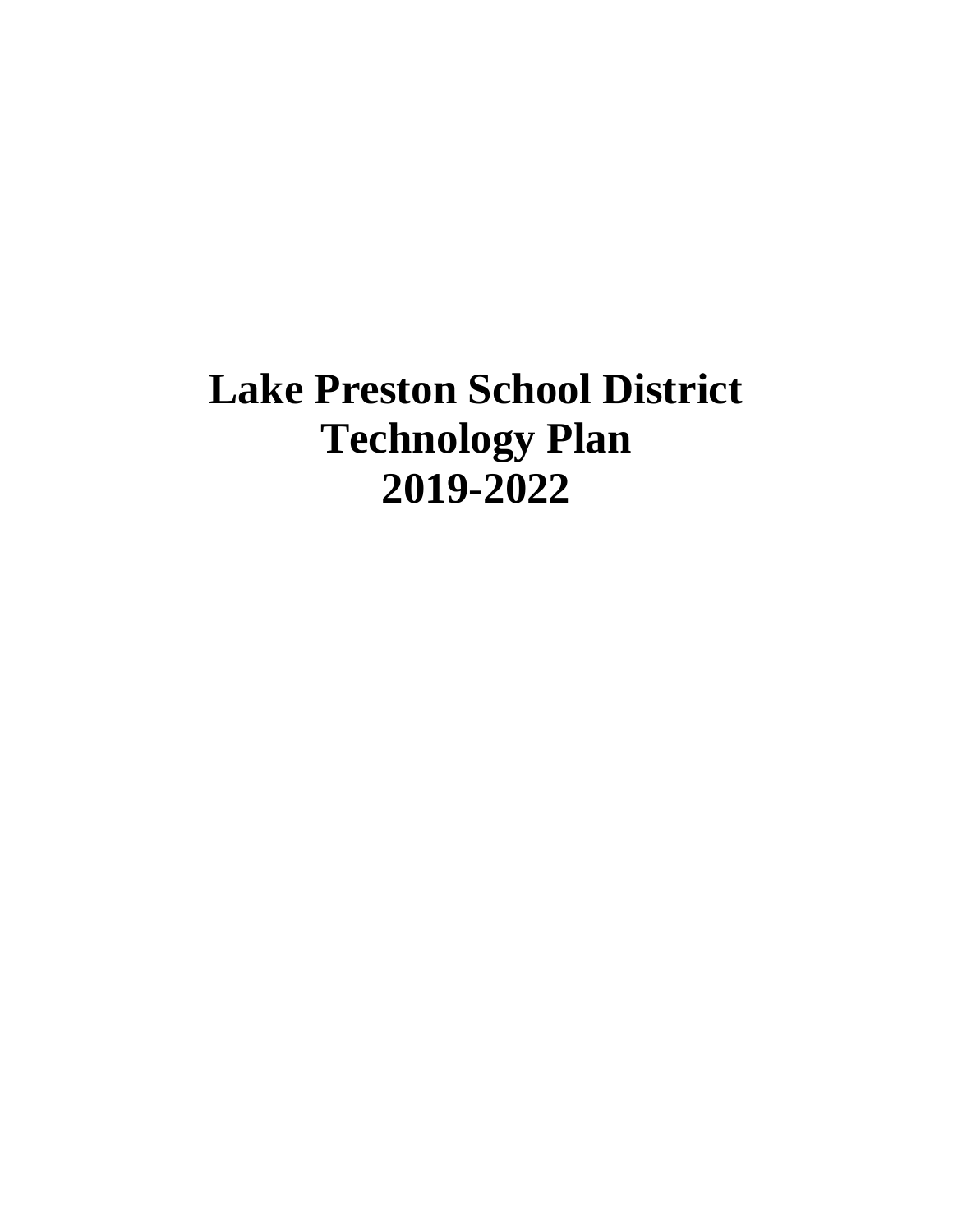South Dakota Department of Education Office of Curriculum, Technology, and Assessment Technology Plan Submission Form

# **Lake Preston School District 38-3 300 1st St. NE Lake Preston, SD 57249 (605) 847-4455**

## **March 27, 2019**

## Approved Plan will be effective from July 1, 2019 – June 30, 2022

Technology Plan Submitted by: Kristi A. Odegaard - Technology Coordinator kristi.odegaard@k12.sd.us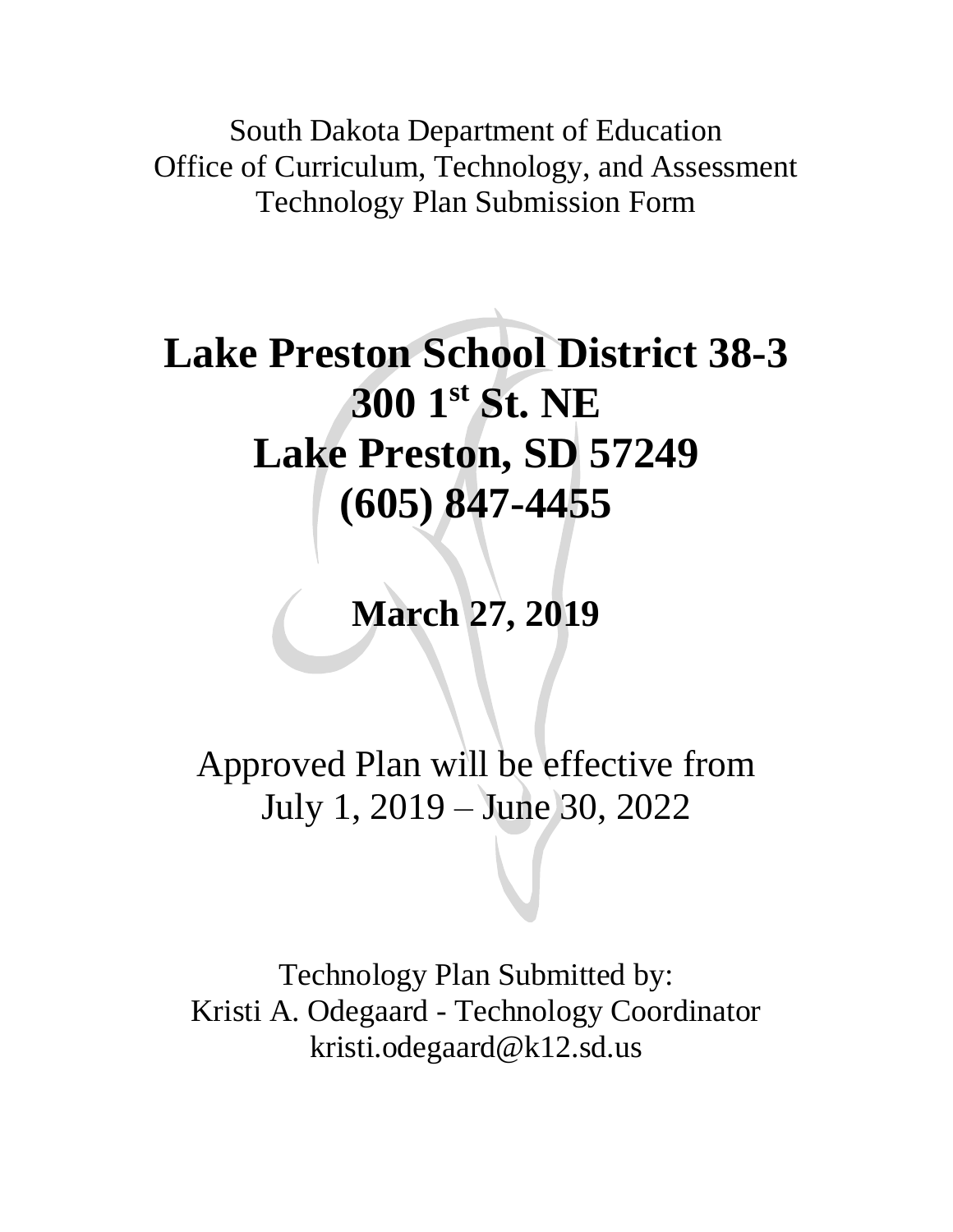## **Technology Committee**

| <b>District Assignment</b>    | <b>School</b>   | <b>Email</b>                 |
|-------------------------------|-----------------|------------------------------|
| <b>Technology Coordinator</b> | <b>District</b> | kristi.odegaard@k12.sd.us    |
| <b>Business Manager</b>       | District        | kristi.curd@k12.sd.us        |
| Supt./Elem. Principal         | District/Elem   | dana.felderman@k12.sd.us     |
| <b>MS/HS Principal</b>        | MS/HS           | melissa.bothun@ $k12$ .sd.us |
| <b>Science Teacher</b>        | MS/HS           | david.schmidt@k12.sd.us      |
| <b>English Teacher</b>        | MS/HS           | krista.odea@k12.sd.us        |
| PE/Computer Teacher           | Elem/MS/HS      | brock.dufek@k12.sd.us        |
| Math/Computer Teacher         | <b>HS</b>       | alecia.erstad@k12.sd.us      |
| Fifth Grade Teacher           | Elem            | tricia.mccloud@k12.sd.us     |
|                               |                 |                              |

The Lake Preston Technology Committee meets as needed or discusses through email District issues. We try to keep members on the committee from throughout the district as to cover issues from Preschool up through seniors along with staff concerns.

## **Lake Preston Vision**

Graduates of the Lake Preston School will be prepared to function effectively in the world of the twenty-first century.

Lake Preston recognizes technology as a basic skill necessary for success in the  $21<sup>st</sup>$  century. Because no aspect of communication or employment has been left untouched by the Information Age, it is essential that students be equipped with the fundamentals and be given the opportunity to acquire advanced capabilities.

Students and staff will benefit directly from the seamless integration of instructional technology into the evolving curriculum. Technology will facilitate engaged learning, accommodate different learning styles and provide opportunities for learning outside the classroom.

The Lake Preston School District accepts responsibility as an ethical leader in technology education and will share information and resources with the community. The district envisions a collaborative relationship between the community and itself that will enhance educational opportunities.

## **Lake Preston Mission**

The mission of the Lake Preston School is twofold. It is our mission to provide our students with a foundation of knowledge and skill that will optimize their opportunities for success in a rapidly changing world and foster lifelong learning. We shall strive to instill in our students an appreciation for the virtues of honesty, citizenship, decency, earning rewards through hard work, and respect for people, property and social tradition.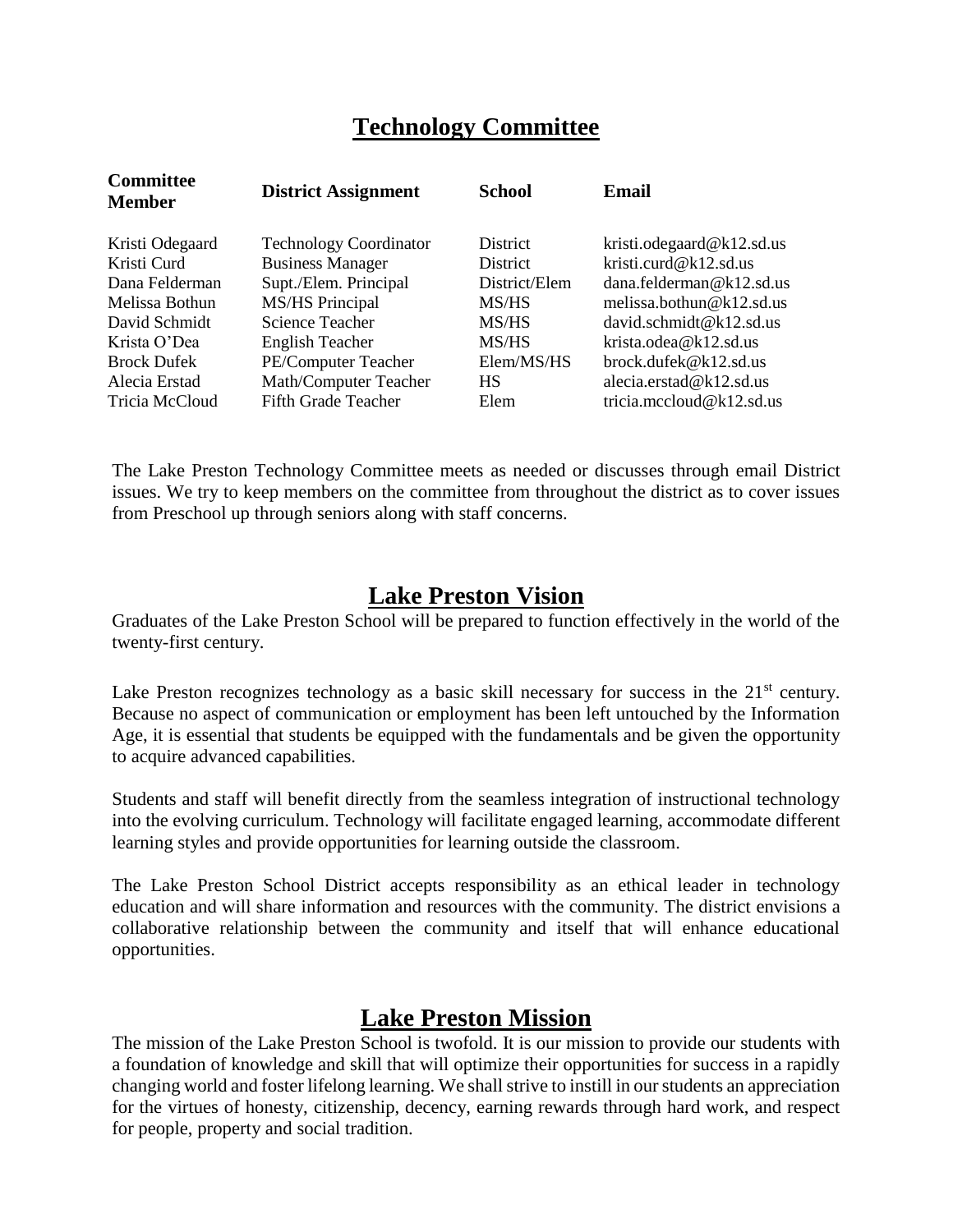## **Needs Assessment**

Lake Preston School District consists of one building that houses all PreK-12 students. Included in the building are the following technology tools:

- 1:1 school  $(6-12)$  95 student tablets & 20 staff tablets
- 1:1 school  $(1-5) 100$  student laptops (these do not leave the building)
- PK  $& K$  have student iPads for all within the classroom
- PreK-5 staff and support staff laptops
- Five interactive Promethean Boards
- Twelve Promethean ActivPanels
- One Video Conferencing Unit
- Twenty-three wireless mounted or portable Projectors
- Entire building set up for wireless capability (6 different SSIDs)

We are currently using technology for communication among all staff members with the use of the State of South Dakota K-12 Data Center Email Services. The certified staff can build their own websites and then it is linked to our newly developed ADA compliant District website. Each staff person has an individual tablet or laptop including the kitchen and maintenance staff. Teaching and office staff utilizes Infinite Campus for the use of attendance, grades, assignments and general information of students. This application allows us to use the Student/Parent Portal for communicating with the parents/guardians and allows the students access to their own grades.

Staff and students are encouraged to utilize technology in the classroom on a daily basis. In our curriculum we currently use Microsoft Office 2016 but are looking to move to Office 365 for the next school year. We teach office applications in the elementary along with keyboarding skills utilizing online applications. We use Common Sense Media information in the elementary to cover internet safety and cyber bullying. The middle and high school students are also using Common Sense Media curriculum covering some of the 21<sup>st</sup> century skills along with internet safety. In high school we offer Multimedia, Intro to Technology, Computer Programming, Broadcasting Tech, and a Mechatronics/Robotics class. Students take the NWEA Map Growth tests in the Fall, Winter, & Spring along with the state Smarter Balance interim and spring tests. We also use Renaissance Place and offer Accelerated Reader and Accelerated Math, along with IXL Math, Khan Academy, and several other online tools for use in the classroom.

A Technology in-service day is held prior to the beginning of each school year. Each staff member is given support regarding different aspects of technology and then some staff are asked where they could offer help to their peers. The Technology Committee will then correlate the results and discuss changes that may need to be made to help improve comfort levels and the use of technology in the classroom. These results are also used to plan for future in-services and workshops.

At this time we are using data collected from the Lake Preston School District certified and noncertified staff. We also ask our business department and administration on their levels of comfort using technology. We speak with alumni about their computer skills against their peers at their place of higher education and determine what curriculum we can improve on to help make them ready for technology beyond our walls.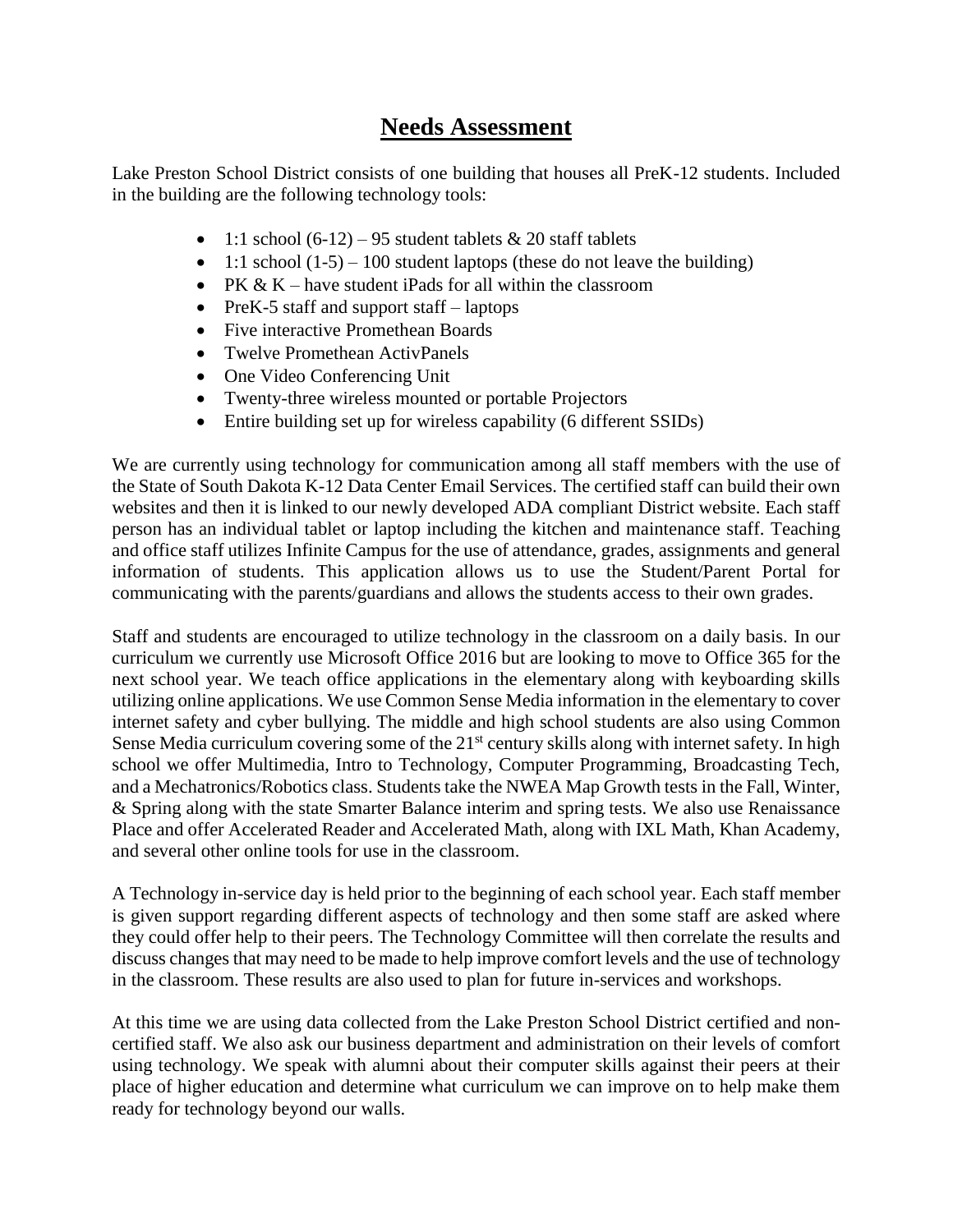The discussion covers areas of how comfortable the staff is at using the current hardware and software based on personal use, teaching the students, and sharing knowledge with their peers. The student discussion focuses on what programs they have been made familiar with and how comfortable they feel with the applications. We also asked them what they would like to see added or dismissed from the current curriculum.

After analyzing the data gathered the technology committee helped formulate the following goals and objectives for the Consolidated Application and the School Wide Improvement Plan.

## **Consolidated Application District Improvement Goals**

Goal # 1: By the end of the 2018-2019 school year – 75% of all Lake Preston students, PK-12 will be proficient or advanced in reading.

> Evaluation of Effectiveness: SLO's, Pre-& Post Tests, End of the year benchmarks, state testing, Accelerated Reader, NWEA Map Growth testing, and Differentiated instruction.

Goal  $\#$  2: By the end of the 2018-2019 school year  $-75$  % of all Lake Preston students, PK-12 will be proficient or advanced in mathematics.

> Evaluation of Effectiveness: SLO's, Pre-& Post Tests, End of the year benchmarks, state testing, IXL Math, My Math, CBM's, NWEA Map Growth testing, and Differentiated instruction.

Technology supports these goals through programs and strategies and some of the performance indicators. Most of the applications used are technology based and also offer skills for the students to meet the technology standards.

## **Three Year Goals**

#### **Improving Student Academic Achievement:**

**Goal:** To offer the students a wide variety of technology diversity and increase STEM skills at all levels.

The above goal describes the process of using technology tools combined with the knowledge of how to utilize technology to further advance education not only within the technology field but within whatever field they choose and give them hands-on learning opportunities either within the District or partnering with area businesses.

Yes: the goal matches the following Ed Tech state standards:

#### **Social Interactions: Indicator 1:**

 Students use technology to enhance learning, extend capability, and promote creativity.  **Information and Communication Tools: Indicator 1:**

Students recognize and demonstrate skills in operating technological systems.

#### **Information and Communication Tools: Indicator 2:**

Students understand the safe, ethical, legal, and societal issues related to technology.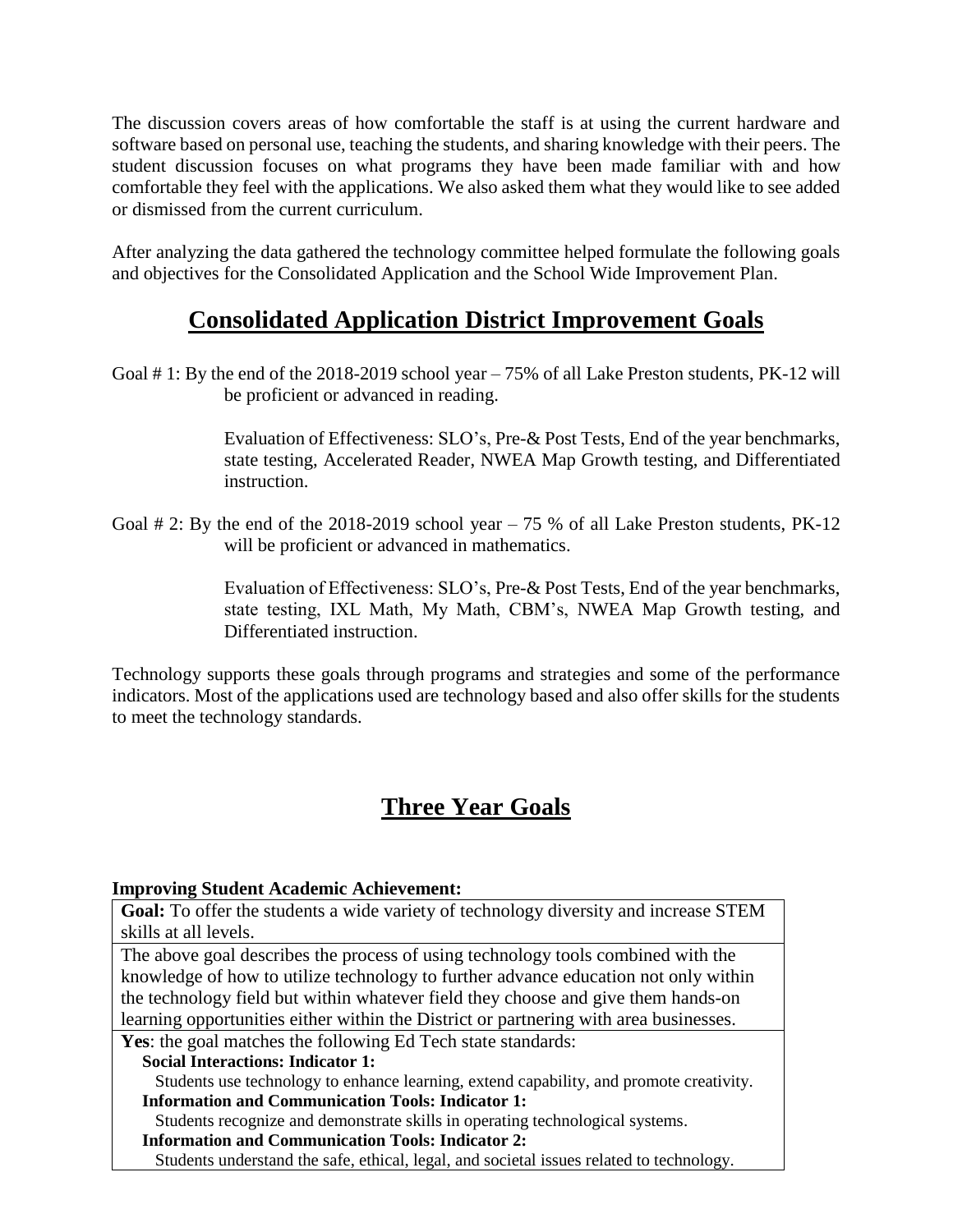| Objective                                                                        | <b>Activity</b>                                                                     | <b>Timeline</b> | <b>Evaluation</b>                                | Quantity                 | Cost     | <b>Source</b>                                              |
|----------------------------------------------------------------------------------|-------------------------------------------------------------------------------------|-----------------|--------------------------------------------------|--------------------------|----------|------------------------------------------------------------|
| Online<br>textbooks<br>and Digital<br>library<br>availability                    | Continue to<br>Purchase<br>software as<br>rotation<br>allows                        | 2019-22         | Rotation<br>policy<br>developed &<br>implemented | All<br>students          | \$20,000 | Capital<br>Outlay $-$<br><b>Textbooks</b><br>&<br>Software |
| Increasing<br>Robotics &<br><b>STEM</b><br><b>Skills</b>                         | Teaching<br><b>Robotics</b><br>classes $&$<br>increasing<br><b>STEM</b><br>activity | 2019-22         | Observation<br>in the<br>classrooms              | <b>PK-12</b><br>students | \$0      | Free                                                       |
| Increase<br>awareness<br>in the legal<br>and ethical<br>aspects of<br>technology | Integrating<br>units into<br>the current<br>curriculum                              | 2019-22         | Observation<br>in the<br>classroom               | MS/HS<br>students        | \$0      | Free                                                       |
| Increase<br>awareness<br>on Internet<br>Safety $\&$<br><b>CIPA</b><br>Policy     | Common<br>Sense<br>Media<br>Curriculum<br>and<br>Assemblies                         | 2019-22         | Observation<br>in the<br>classroom               | All<br>students          | \$5,000  | General<br>Fund                                            |

#### **Professional Development:**

| <b>Goal:</b> To increase our staff's awareness and comfort level using technology |                                                             |                 |                                                                      |                          |                                 |                  |  |
|-----------------------------------------------------------------------------------|-------------------------------------------------------------|-----------------|----------------------------------------------------------------------|--------------------------|---------------------------------|------------------|--|
| Objective                                                                         | <b>Activity</b>                                             | <b>Timeline</b> | <b>Evaluation</b>                                                    | <b>Quantity</b>          | Cost                            | <b>Source</b>    |  |
| <b>Staff</b><br>Technology<br>Day                                                 | <b>Staff</b><br>training<br>how to use<br>new<br>technology | 2019-22         | Observe daily<br>technology use                                      | District<br><b>Staff</b> | \$0                             | Free             |  |
| Utilizing<br>shared<br>Office 365                                                 | Staff in-<br>service to<br>overview<br>Office 365           | 2019-22         | Shared use for<br>communication                                      | <b>District</b><br>staff | \$0                             | Free             |  |
| Encourage<br>staff to take<br>part in TIE<br>& SDSTE<br>workshops                 | Attendance<br>of<br>workshops                               | 2019-22         | Sharing<br>information<br>with entire staff<br>during in-<br>service | District<br><b>Staff</b> | TIE &<br><b>SDSTE</b><br>Member | General<br>Funds |  |

## **Improving Technology Integration into Curricula and Instruction:**

| <b>Goal:</b> Continuing support of staff by providing current technology. |                 |                 |                   |                 |      |               |  |  |
|---------------------------------------------------------------------------|-----------------|-----------------|-------------------|-----------------|------|---------------|--|--|
| <b>Objective</b>                                                          | <b>Activity</b> | <b>Timeline</b> | <b>Evaluation</b> | <b>Ouantity</b> | Cost | <b>Source</b> |  |  |
| Staying                                                                   | Introducing     |                 |                   |                 |      |               |  |  |
| current                                                                   | technology      | 2019-22         | SD Tech           | $PK-12$         | \$0  |               |  |  |
| with                                                                      | based           |                 | standards         | students        |      | Free          |  |  |
| technology                                                                | lessons         |                 |                   |                 |      |               |  |  |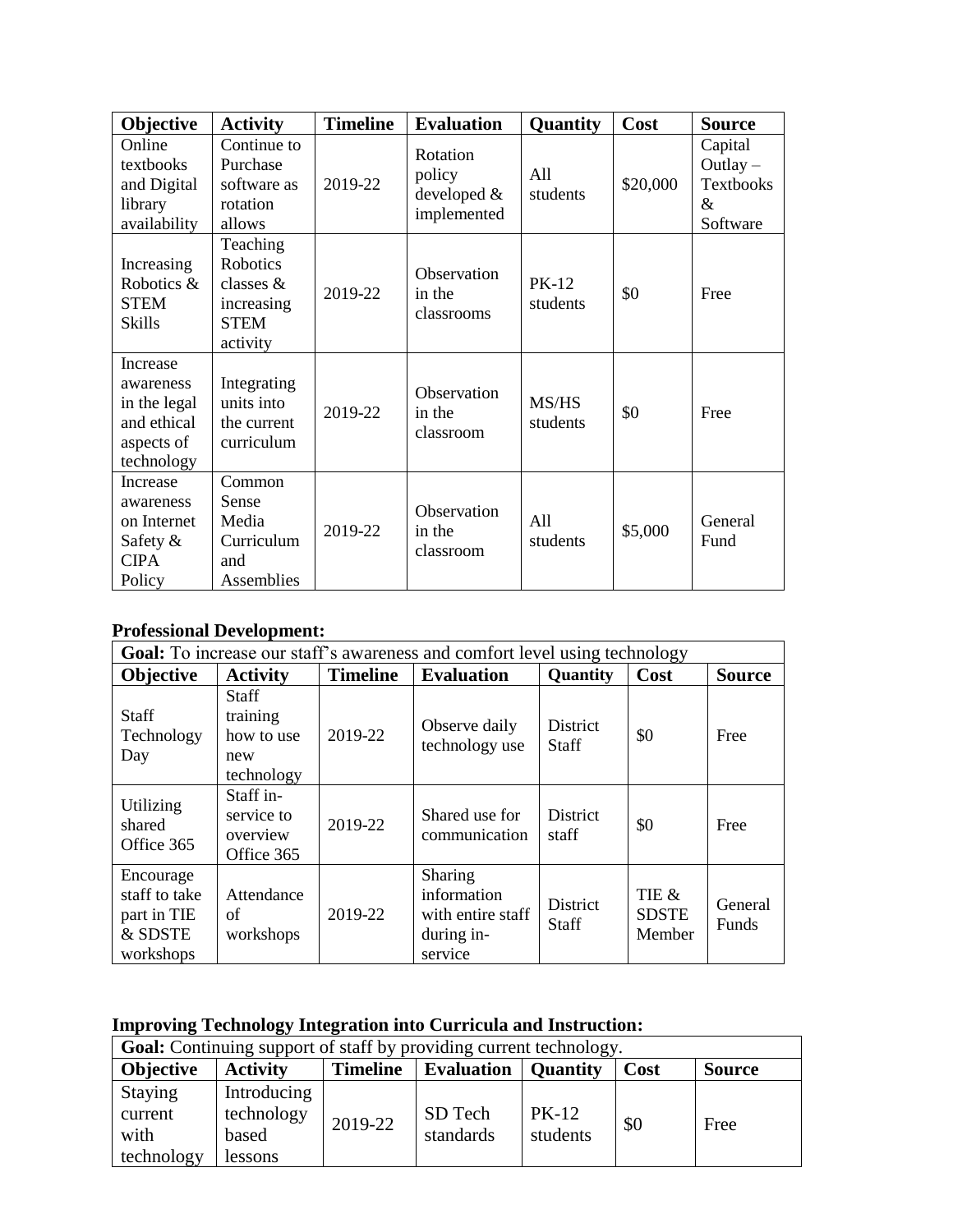| Purchasing<br>of<br>software-<br>based<br>curriculum | Classroom<br>activities<br>online or on<br>the<br>computer | 2019-22 | SD Tech<br>standards | $PK-12$<br>students | \$20,000 | Capital<br>Outlay $-$<br>Technology<br><b>Budget</b> |
|------------------------------------------------------|------------------------------------------------------------|---------|----------------------|---------------------|----------|------------------------------------------------------|
|------------------------------------------------------|------------------------------------------------------------|---------|----------------------|---------------------|----------|------------------------------------------------------|

## **Improving Infrastructure:**

| Goal: Keep updating hardware and software to stay current with technology. |                                              |                     |                   |                                            |                                 |                                                          |  |  |
|----------------------------------------------------------------------------|----------------------------------------------|---------------------|-------------------|--------------------------------------------|---------------------------------|----------------------------------------------------------|--|--|
| Objective                                                                  | <b>Activity</b>                              | <b>Time</b><br>line | <b>Evaluation</b> | Quantity                                   | Cost                            | <b>Source</b>                                            |  |  |
| Upgrading<br>Microsoft<br>Office to<br>current version                     | Purchase<br>new<br>software and<br>licensing | 2019-<br>2022       | Software          | 250<br>licenses                            | <b>EES</b><br>agreement<br>with | <b>General</b><br>$Fund-$<br>Technology<br><b>Budget</b> |  |  |
| Updating<br>Elem<br>machines                                               | Purchase<br>new<br>computers                 | 2019                | Hardware          | 90 Elem<br>laptops                         | \$60,000                        | Capital<br>Outlay $-$<br>Technology<br><b>Budget</b>     |  |  |
| Updating<br>MS/HS<br>student $&$<br>Staff machines                         | Purchase<br>new<br>computers                 | 2021                | Hardware          | 100<br>MS/HS &<br><b>Staff</b><br>machines | \$100,000                       | Capital<br>Outlay $-$<br>Technology<br><b>Budget</b>     |  |  |

### **Distance Learning & DDN Usage:**

| <b>Goal:</b> Increase the amount of staff and students who use Distance Learning. |                                                                  |                 |                               |                          |           |                 |  |
|-----------------------------------------------------------------------------------|------------------------------------------------------------------|-----------------|-------------------------------|--------------------------|-----------|-----------------|--|
| Objective                                                                         | <b>Activity</b>                                                  | <b>Timeline</b> | <b>Evaluation</b>             | <b>Quantity</b>          | Cost      | <b>Source</b>   |  |
| Inform<br>staff of<br>what is all<br>available<br>online                          | Email out<br>notifications<br>of upcoming<br>trainings           | 2019-22         | Teacher usage                 | District<br><b>Staff</b> | \$0       | Free            |  |
| Increase<br>student<br>access to<br>courses.                                      | Purchase<br><b>DDN</b> courses<br>for transcript<br>requirements | 2019-22         | Survey<br>students/teachers   | $5-10$<br>students       | \$1,000   | General<br>Fund |  |
| Increase<br>access to<br>college<br>level<br>classes.                             | Purchase<br>online<br>courses for<br>college credit              | 2019-22         | Usage of<br>students/teachers | $5 - 10$<br>students     | <b>NA</b> | Student<br>Pays |  |

## **Projected DDN Usage:**

| <b>Activity</b>         | <b>Timeline</b> | <b>Evaluation</b>   Quantity |         | Cost | <b>Source</b> |
|-------------------------|-----------------|------------------------------|---------|------|---------------|
| AD<br>meeting           | 2019-2022       | Meet<br>twice/year           | 1 AD    | \$0  | Free          |
| Track rules   2019-2022 |                 | l/vear                       | 1 coach | \$0  | Free          |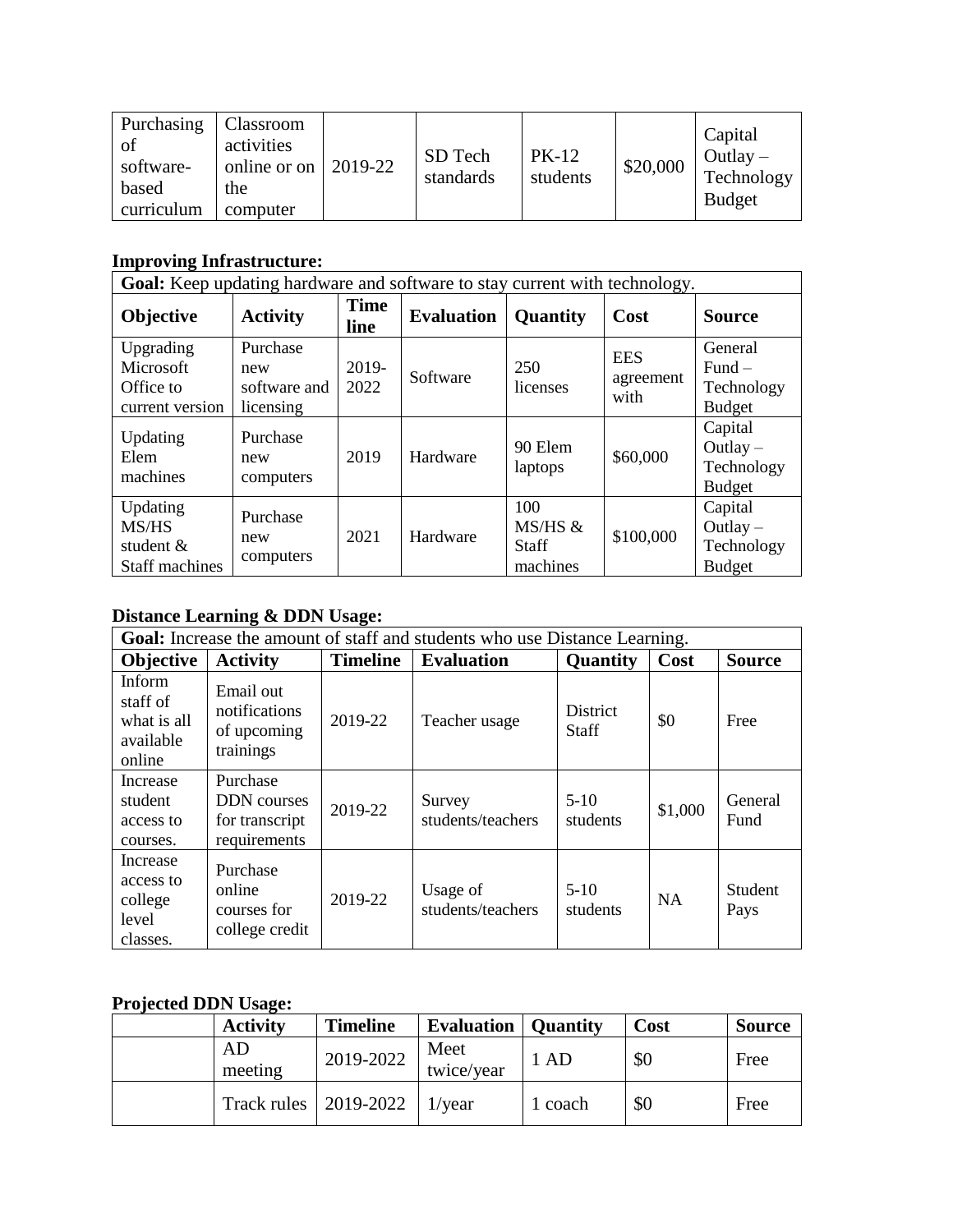#### **Security Services and Equipment:**

| Goal: To enhance our current security infrastructure. |                                   |                 |                                                    |               |       |                                                      |  |  |
|-------------------------------------------------------|-----------------------------------|-----------------|----------------------------------------------------|---------------|-------|------------------------------------------------------|--|--|
| <b>Objective</b>                                      | <b>Activity</b>                   | <b>Timeline</b> | <b>Evaluation</b>                                  | Quantity      | Cost  | <b>Source</b>                                        |  |  |
| Upgrade<br>security<br>hardware                       | Purchase<br>Recording<br>devices  | 2019-21         | Speed up<br>connections<br>$&$ centrally<br>locate | 48 ports      | \$12k | Capital<br>$Outlay -$<br>Technology<br><b>Budget</b> |  |  |
| Prevent blind<br>spots                                | Purchase<br>additional<br>cameras | 2019-21         | View blind<br>spots                                | 6 addt'l      | \$6k  | Capital<br>Outlay                                    |  |  |
| Security<br>Infrastructure                            | Move to IP<br>cameras             | $2021 - 22$     | View off<br>network                                | 36<br>cameras | \$15k | Capital<br>Outlay                                    |  |  |

#### **Promoting Parental Involvement and Increase Communication:**

| Goal: Increase parental usage of technology and communication with the District. |                                                                            |                 |                                                   |                          |      |               |  |  |
|----------------------------------------------------------------------------------|----------------------------------------------------------------------------|-----------------|---------------------------------------------------|--------------------------|------|---------------|--|--|
| <b>Objective</b>                                                                 | <b>Activity</b>                                                            | <b>Timeline</b> | <b>Evaluation</b>                                 | <b>Quantity</b>          | Cost | <b>Source</b> |  |  |
| <b>Parent Portal</b><br><b>Infinite Campus</b>                                   | Newsletter and<br>messenger<br>applications                                | 2019-22         | Usage<br>charts                                   | District<br><b>Users</b> | \$0  | Free          |  |  |
| <b>ADA</b> Website                                                               | Maintain daily                                                             | 2019-22         | Community                                         | District<br><b>Users</b> | \$0  | Free          |  |  |
| Continue to<br>incorporate more<br>parental<br>involvement                       | Registration,<br>paperwork,<br>calendars,<br>announcements,<br>forms, etc. | 2019-22         | Parents<br>accessing<br>information<br>themselves | District<br><b>Users</b> | \$0  | Free          |  |  |

## **Inventories**

Yes, we have submitted our inventory to the K-12 Data Center.

Records Management Information: The Computer and Hardware Inventory that the District keeps on file is maintained in an Excel Spreadsheet. The following information is recorded for all technology items purchased:

Item Purchased – with Description, date and cost of item Serial Numbers along with Warranty information Location of item within the District and model information Current Operating System and Office Product Purchase Orders and Vendor Information

At our Technology Committee meetings, we review concerns involving software and hardware that have become outdated and the possibilities of purchasing new or additional software and hardware. All staff and students are able to bring requests before the committee regarding both software and hardware issues.

If there is an issue that comes up before a scheduled meeting time then the committee is notified by email and options are discussed informally among committee members to decide course of action.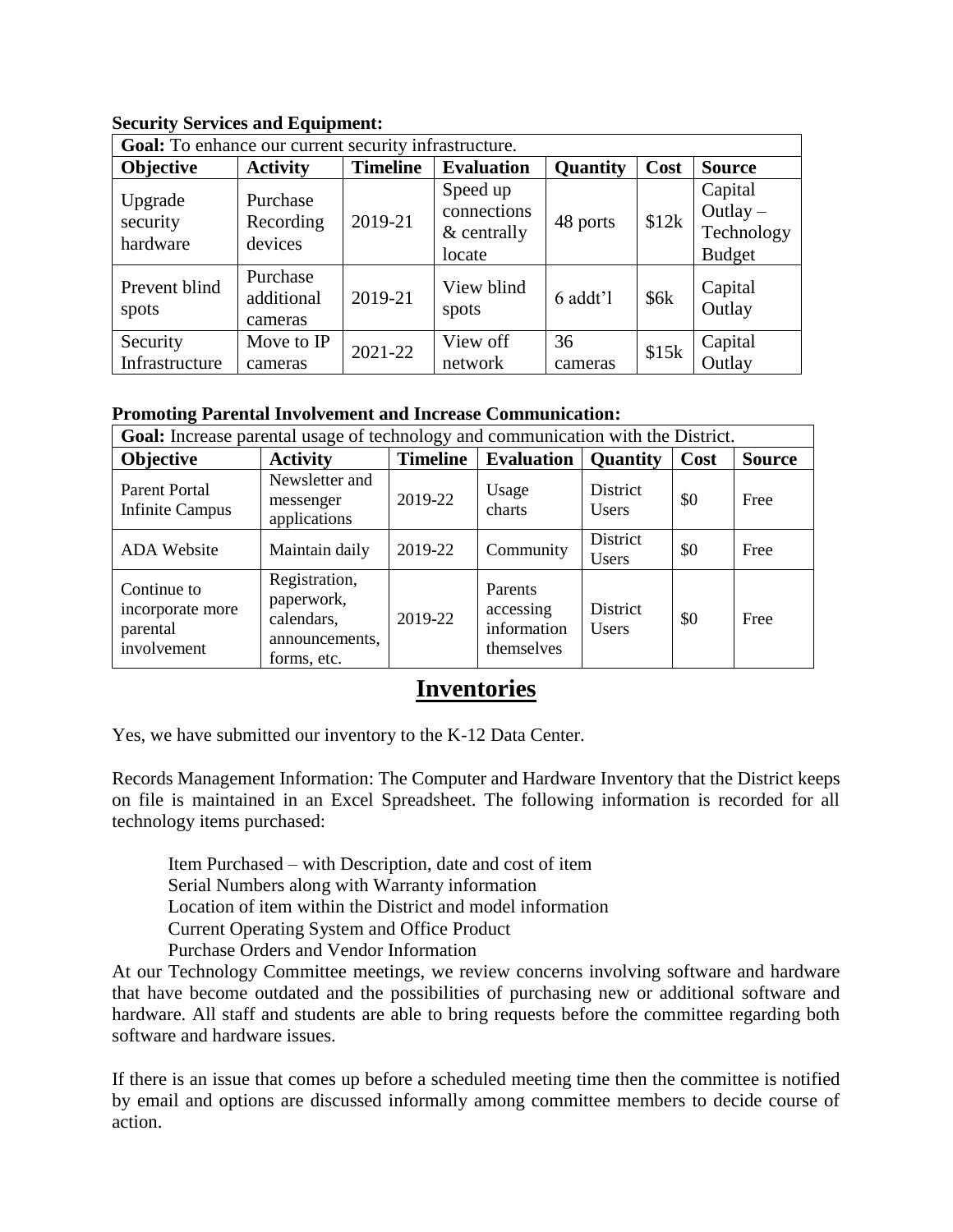Lake Preston has designated Kristi Odegaard as the Technology Coordinator. She is in charge of technology related problems that occur during the school year and will assist with the installation and repair of technology in the district. Kristi has also been designated as the Technology Committee chairman and is responsible for network maintenance, technology planning (working with the technology committee), overseeing purchases, and all maintenance needed during the summer months. Dave Schmidt, Science Teacher, and Angie Jensen, Administrative Assistant, will assist Kristi when needed. These individuals will also work with staff to increase the comfort level and the integration of technology into the curriculum.

When problems occur that are beyond the abilities of Kristi or Dave outside help will be procured. Currently the District works closely with the South Dakota Bureau of Information and Technology (BIT) along with SDN, the K-12 Data Center, and Connecting Point out of Watertown. We will continue to work with them as well as reviewing network infrastructure on a yearly basis to determine what needs to be updated and where those needs fit into the budget.

Through our TIE and SDSTE membership, and Professional Development we gain information and support on a variety of ways to integrate technology into the curriculum. By disseminating this information to the staff, this will enable them to enhance the learning environment of the students.

## **Policies**

#### **Acceptable Use:**

Attached #8.1 - PK-5 Acceptable Use Policy Attached #8.2 - 6-12 Acceptable Use Policy Attached #8.3 – Employee Acceptable Use Policy Attached #8.4 – Employee Social Media/Networking Policy

Policies concerning technology have been developed and are in use. Internet traffic is monitored and filtered by the LightSpeed Bottle Rocket Filter. The acceptable use policies are handed out every year at the start of school and both the parents and students must sign and return the form to the school. The staff acceptable use policy is now a Board Approved annual policy as well.

These policies address the personal use of the district hardware, software and what is appropriate and inappropriate use of the network. This includes hardware, software and the data stored within the district. All confidentiality issues are addressed from stored data behind a specific log in to transmitted information in emails.

#### **Distance Learning:**

Attached #9.1 - Distance Learning Policy

Our district's plan for distance education will focus on web-based and two-way audio/video classes offering Dual Credits and College Credits. A continuation of offering assistance for enrollment in college coursework, and using the curriculum offered around the state to supplement our current offerings. Enrollment in online classes is an option for students who want to pursue a specialized curriculum and/or provide alternatives for students who are behind their peers.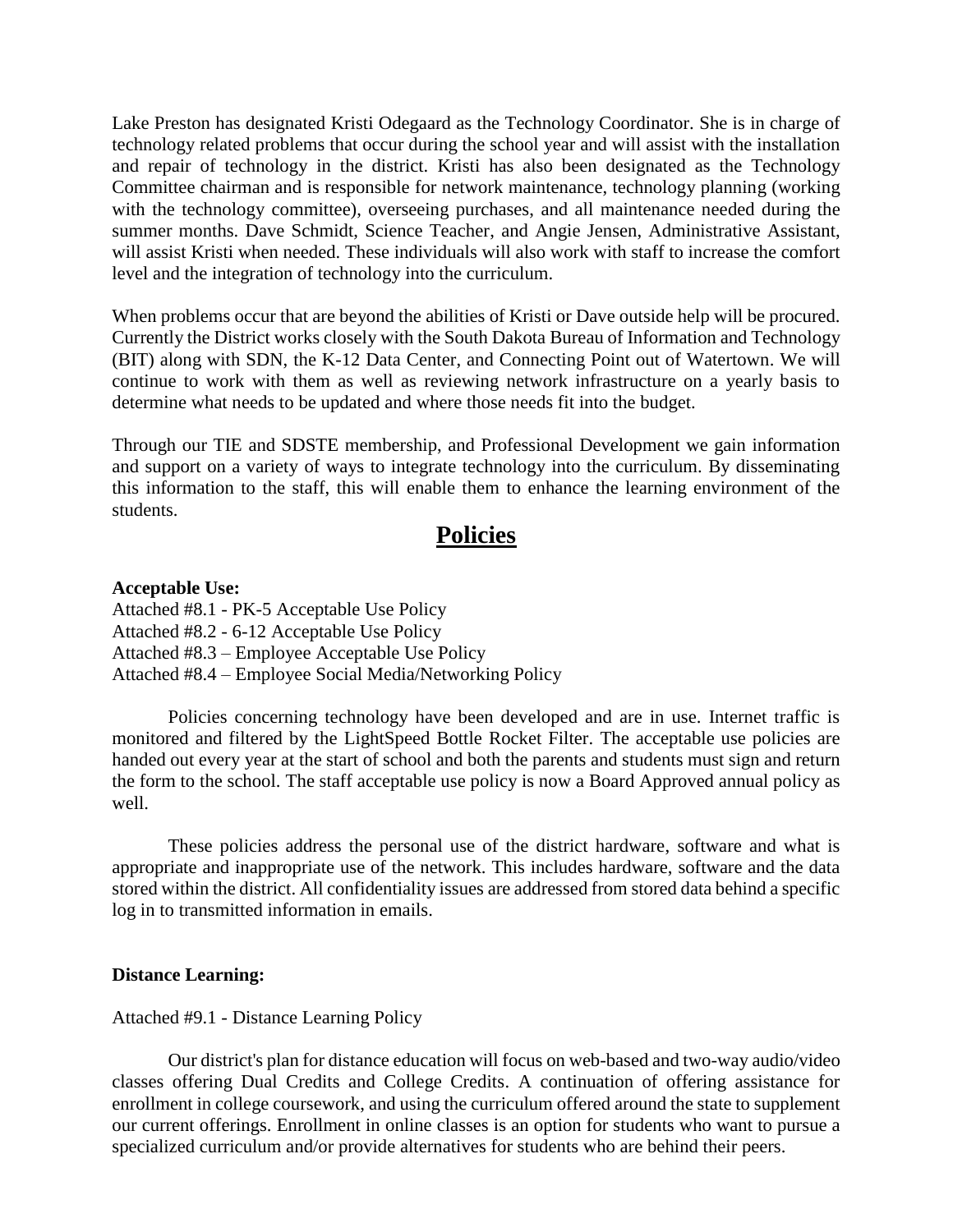The School Board has passed a policy relating to distance learning. Costs associated with a distance learning class will be covered by the school as long as students successfully complete the course, the course is approved by the administration, it is not a class that the student is repeating and it is not for college credit. A deposit, equal to the cost of the course will be collected from the student at the start of the course. It will be returned at the end of the course, if the student has completed the course. Students dropping the course will be responsible for any costs incurred.

#### **Three Year Telecommunications Services and Equipment Policy:**

The Lake Preston School District currently utilizes MCI and CenturyLink as vendors for all local and long distance services for the telephones and fax machines located in the district. We currently have a total of 40 voice and 2 fax lines for the district. The District pays for an inside wire repair plan with MCI for maintenance on the phone lines.

The school uses two-way radios for the administration, office staff, cooks, janitors, and playground duty teachers. The radios were updated this summer with the new FCC regulations. The school is equipped with 30 motion activated security cameras and ceiling lights have been strategically placed to be left on overnight near each camera. We also have a security door system in place and funneling all visitors through one entrance for safety.

We use Blackboard for our ADA webpage and storage, K12 Data Center for our email services, and the State maintains the firewall through SDN.

There is no current need to update our technology, but as additional extensions/lines are needed we will work closely with the vendor to implement these in the most efficient method. As telecommunication services and equipment need replacing the plans are reviewed and approved by the School Board. The Board also approves equipment that is placed on the surplus list and then placed up for public auction or some equipment is disposed of properly if not functional for auction.

There is not a current need or plan to make major revisions to the phone systems in the school district. If and when the School District decides to upgrade equipment will be researched and purchased from a vendor that best meets our needs and standards. Along with these purchases the Board will also need to approve maintenance plans if offered by the vendors.

#### **E-Rate Document Retention Policy:**

Attached #11.1 - E-Rate Documentation & Retention Policy

#### **Children's Internet Protection Act:**

Attached #12.1 – Internet Safety & CIPA Policy

The District's Internet Safety and CIPA policy have been combined to comply with the new regulations and guidelines. This policy is also incorporated into our Acceptable Use Policies in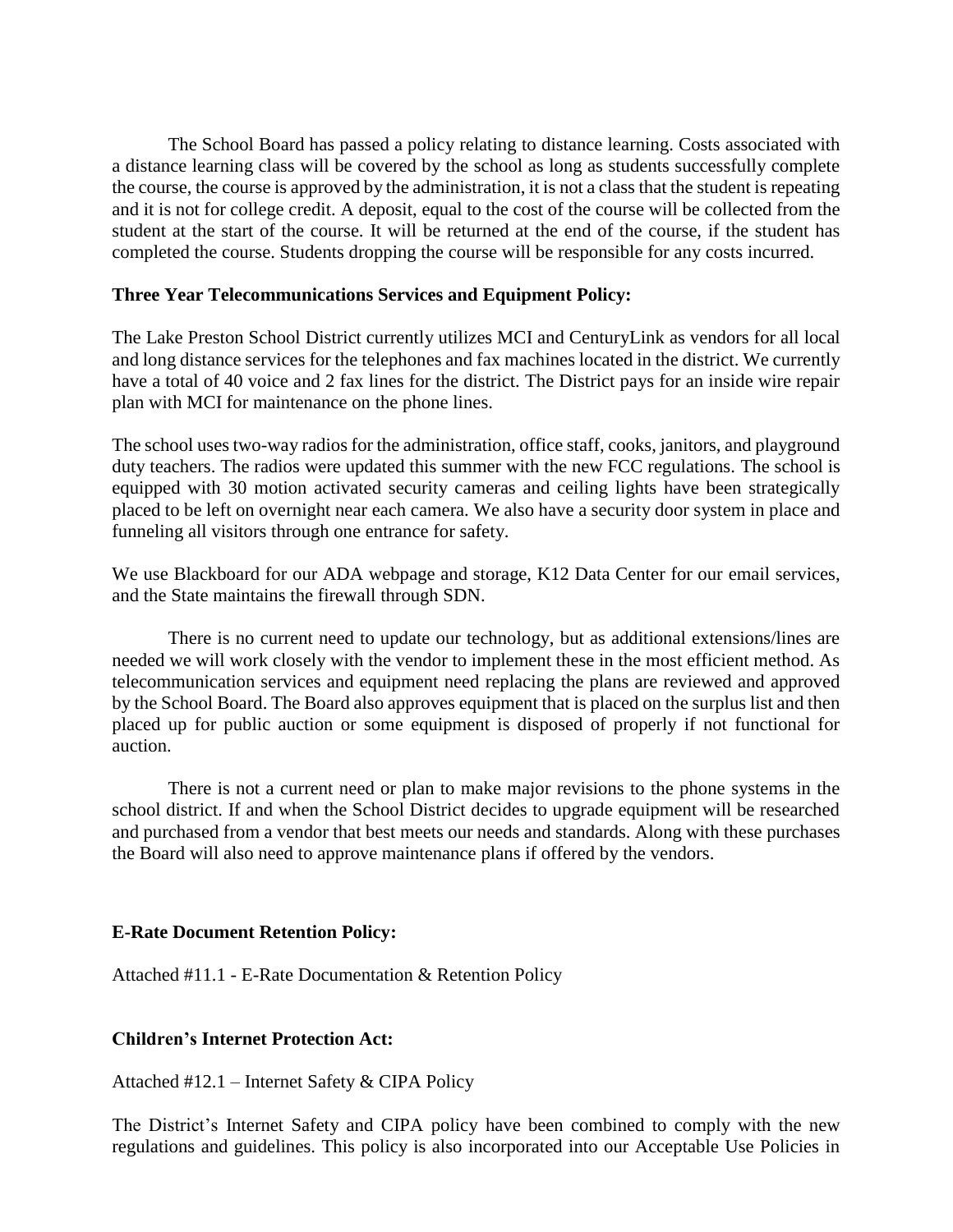regards to the safety of minors when on the district's network and online. The school uses LightSpeed Bottle Rocket to filter the content both during school time and during out of school time. Safety awareness is discussed in the classrooms and included into the counseling curriculum.

Because of the complex association between academic institutions, government and military agencies, and commercial entities that operate the Internet, users are expected to adhere to strict guidelines and particular rules of conduct and protocol while on-line. With access to computers and people all over the world also comes the possibility of accessing material that may not be considered to be of educational value in the context of the school setting. Lake Preston School has taken precautions to restrict access to non-educational materials. Management of the network will also be accomplished by educating users through the Acceptable Use Policy that outlines the rights and responsibilities as well as the educational, ethical, and legal utilization of network resources. If a user violates any of the provisions listed, his or her computer privileges will be terminated and future access jeopardized.

The school district has combined its Internet Safety and CIPA Policy that incorporates parts of our Acceptable Use Policies and includes our Internet Safety Curriculum. Safety awareness is discussed in the classrooms along with during computer lessons and also through parts of our counseling curriculum. The LightSpeed Bottle Rocket profiles are updated on a regular basis to include newly found URL addresses that need to be blocked both locally onsite and offsite.

The Children's Internet Protection Act is discussed yearly at a public School Board meeting. The Lake Preston School District publishes internet safety information in the district newsletter, for our community and our parents/guardians, and we also have our Internet Safety and CIPA Policy posted on our website. The District has included technology education seminars during our Parent Night events and has the Technology Coordinator on-site during Parent-Teacher Conferences to assist with any questions or concerns.

## **Collaboration with Adult Literacy**

At this time the Lake Preston School District is not in collaboration or development with any adult literacy service providers. We do however allow community members to utilize our school library and Video Conferencing Unit. The District also lends technology equipment out to community members for organizational and personal use and several staff have done proctoring for community members seeking higher education.

## **Evaluation**

Evaluating the overall Technology Plan:

The Technology Plan will be reviewed and revised every year by our Technology Committee along with all of our District Policies. If items need to be changed or updated then addendums will be submitted on a yearly basis to coincide with the State of South Dakota requirements.

Evaluating the impact of the plan on student performance:

The Technology Plan is in place to help evaluate the District's Technology as a whole. The student performance will improve as the staff performance also improves. At this time we are using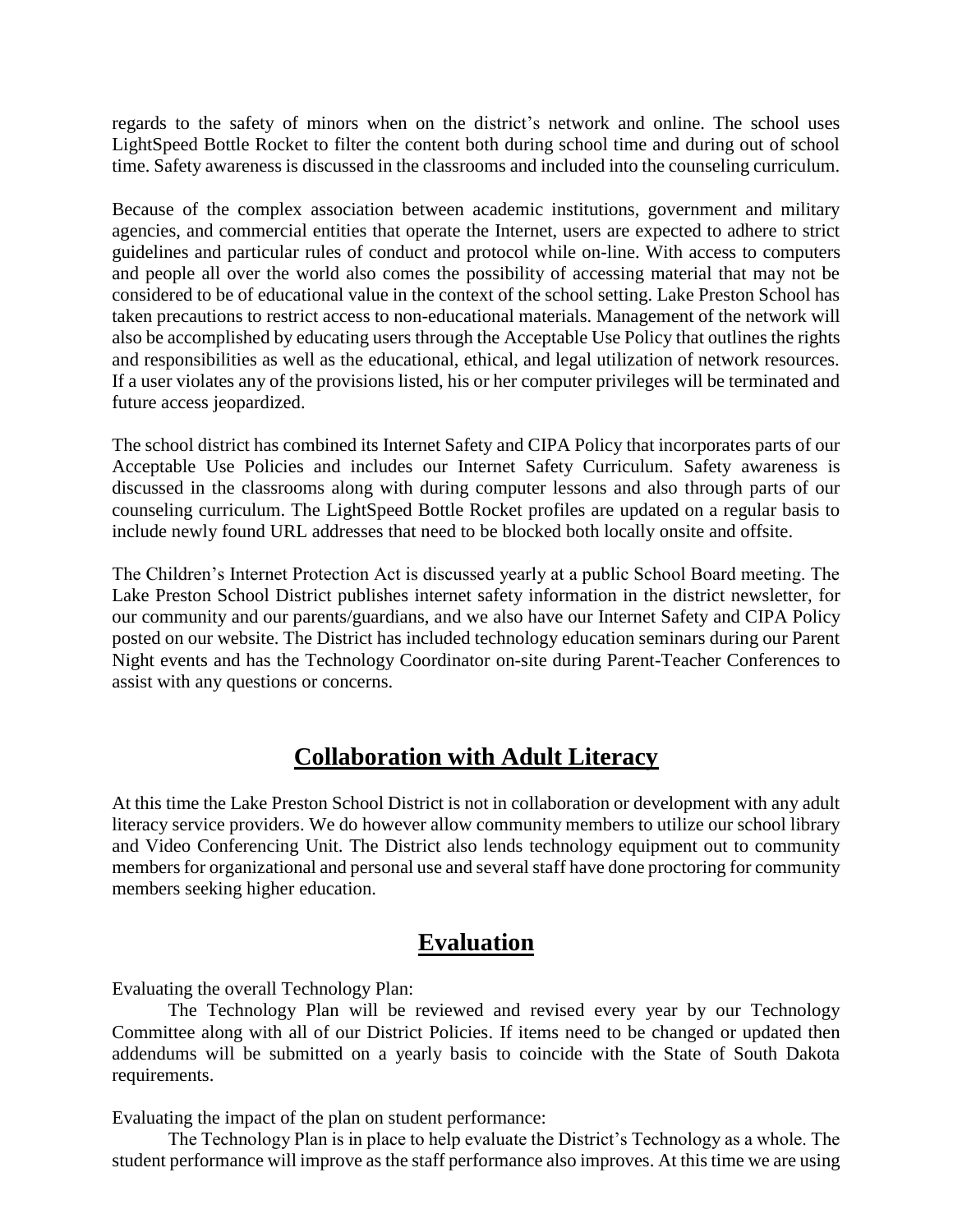our needs assessment surveys, evaluations, and test scores to judge where our staff and students technology levels are at. Based on this information the Technology Committee will address issues in the curriculum and with integration to help both our staff and students perform at a higher level while using 21<sup>st</sup> Century Skills.

Attached #8.1 – PK-5 Acceptable Use Policy

#### **LAKE PRESTON SCHOOL DISTRICT PK-5 Acceptable Use Policy (AUP) for District Computer Network**

#### **District Information:**

The District's Acceptable Use Policy (AUP) is to prevent unauthorized access and other unlawful activities by users online, prevent unauthorized disclosure of or access to sensitive information, and to comply with the Children's Internet Protection Act (CIPA) and the District's Internet Safety Policy. As used in this policy, "user" includes any student using the computers, Internet, email, chat rooms and any other forms of direct electronic communications or equipment provided by the District regardless of the physical location of the user. The AUP applies even when District equipment is used off of District property.

The District will use technology protection measures to block or filter, to the extent practicable, access of visual depictions that are *obscene, pornographic, and harmful to minors* over the network. The District reserves the right to monitor users' online activities and to access, review, copy, and store or delete any electronic communication or files and disclose them to others as it deems necessary. Users should have no expectation of privacy regarding their use of District property, network and/or Internet access or files.

#### **Regulations:**

The privilege of using the technology resources provided by the Lake Preston School District is not transferable or extendible by students to people or groups outside the district and terminates when a student is no longer enrolled in the District. This policy is provided to make all users aware of the responsibilities associated with efficient, ethical, and lawful use of technology resources. If a person violates this policy, privileges may be terminated, access to the school district technology resources may be denied, and the appropriate disciplinary action shall be applied.

Lake Preston Students are required to follow this policy and to confirm their consent to this policy annually or when the accounts are established for a limited educational purpose. The term "educational purpose" includes classroom activities, continuing education, professional or career development, and high-quality, educationally enriching personal research.

#### **Unacceptable Uses of the Lake Preston Computer Network or Internet:**

The District Internet system has not been established as a public access service or a public forum. The district has the right to place reasonable restrictions on the material you access or post through the system.

These are examples of inappropriate activity on the District network, but the District reserves the right to take immediate action regarding activities (1) that create security and/or safety issues for the District, students, employees, schools, computer resources, or (2) that expend District resources on content the District in its sole discretion determines lacks legitimate educational content/purpose, or (3) other activities as determined by District as inappropriate.

• **Violating any state or federal law or municipal ordinance, such as: Accessing or transmitting pornography of any kind, obscene depictions, harmful materials, materials that encourage others to violate the law, confidential information, plagiarism or copyrighted materials;**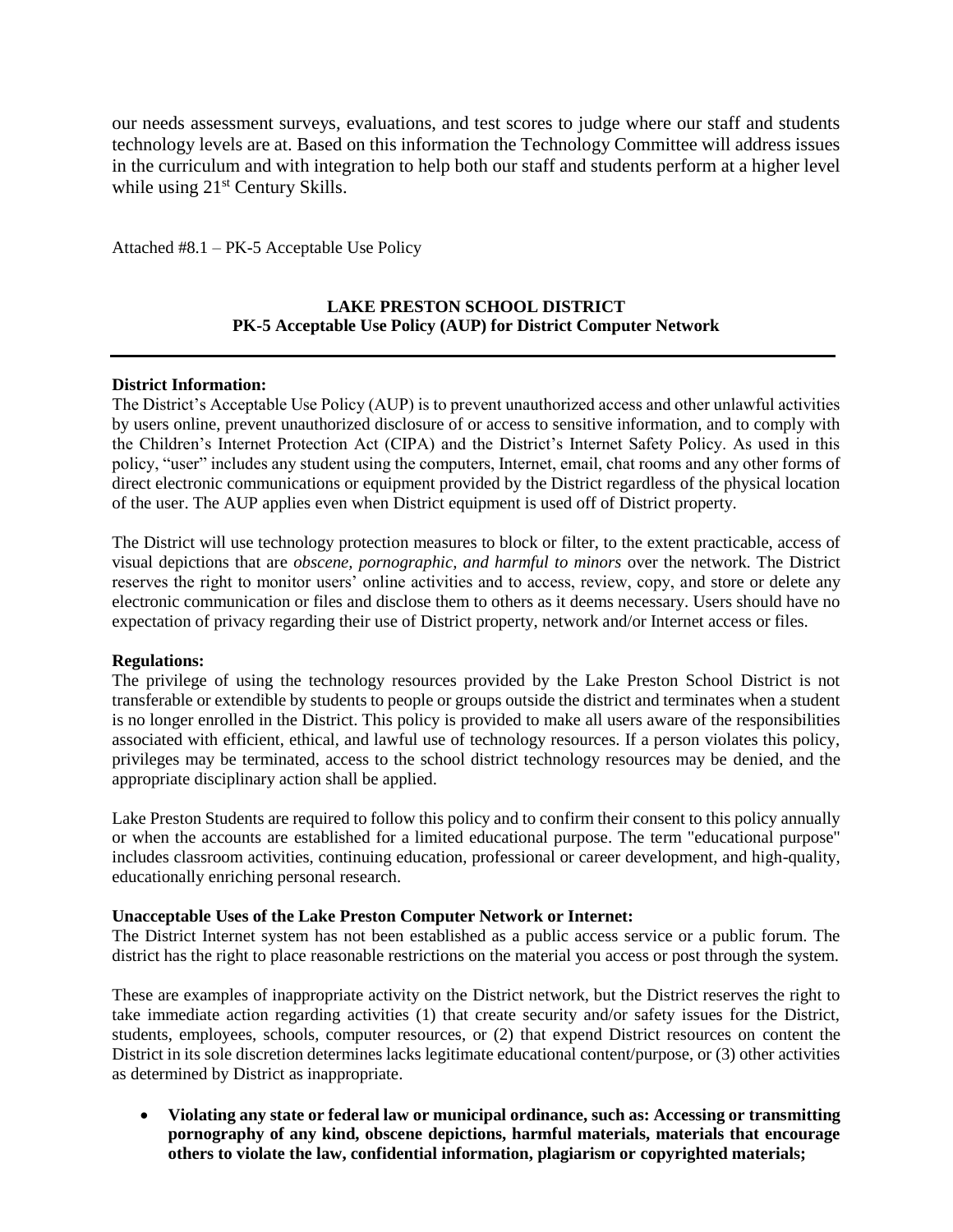- **Criminal activities that can be punished under law;**
- **Downloading programs or files that can be hazardous to the network without permission;**
- **Selling or purchasing illegal items or substances;**
- **Students knowingly accessing or bringing prohibited materials into the school environment may be subject to suspension and/or the termination of their privileges and will be subject to discipline in accordance with the district's policy and applicable administrative regulations.**
	- o Prohibited Material may not be accessed at any time, for any purpose. The district designated the following types of materials as Prohibited: obscene materials, child pornography, material that appeals to a prurient or unhealthy interest in, or depicts or describes in a patently offensive way, violence, nudity, sex, death, or bodily functions, material that has been designated as for "adults" only, and material that promotes or advocates illegal activities.

#### • **Causing harm to others or damage to their property; such as:**

- o Using profane, abusive, or impolite language; threatening, harassing, or making damaging or false statements about others or accessing, transmitting, or downloading offensive, harassing, or disparaging materials;
- o Deleting, copying, modifying, or forgoing other users' names, emails, files, or data; disguising one's identity, impersonating other users, or sending anonymous email:
- o Damaging computer equipment, files, data or the network in any way, including intentionally accessing, transmitting or downloading computer viruses or other harmful files or programs, or disrupting any computer system performance;
- o Using any District computer to pursue "hacking," internal or external to the District, or attempting to access information protected by privacy laws; or
- **Engaging in uses that jeopardize access or lead to unauthorized access into others' accounts or other computer networks, such as:**
	- o Using another's account password(s) or identifier(s);
	- o Interfering with other users' ability to access their account(s); or
- **Using the network or Internet for Commercial purposes:**
	- o Using the Internet for personal financial gain, personal advertising, and promotion; or
	- o Conducting for-profit business activities and/or engaging in non-government related fundraising or public relations activities such as solicitation for religious purposes, lobbying for personal political purposes.
- **Social Media Use:**
	- o Students may not use social media sites to publish negative remarks, videos, or pictures about faculty, students, community members, or contest rivals. Students may not publish any phone numbers, full names, email addresses or other confidential information of any students, faculty or other information for any reason.

#### **Penalties for Improper Use:**

The use of a District account is a privilege, not a right, and misuse will result in the restriction or cancellation of the account. Misuse may also lead to disciplinary and/or legal action, including suspension, expulsion, or criminal prosecution by government authorities. The District will attempt to tailor any disciplinary action to the specific issues related to each violation.

Students shall be responsible for any technology costs, fees, charges, or expenses incurred under the student's account in connection with the use of the network or Internet except such costs, fees, charges, and expenses as the school district explicitly agrees to pay.

- **1st Offense:** Office referral Parent Contact with 1 day before/after school detention set by admin/parents and 1 week suspension of computer privileges.
- **2 nd Offense:** Office referral Parent Contact with 3 days before/after school detention set by admin/parents and 3 weeks suspension of computer privileges. Documented within Infinite Campus and student's permanent record.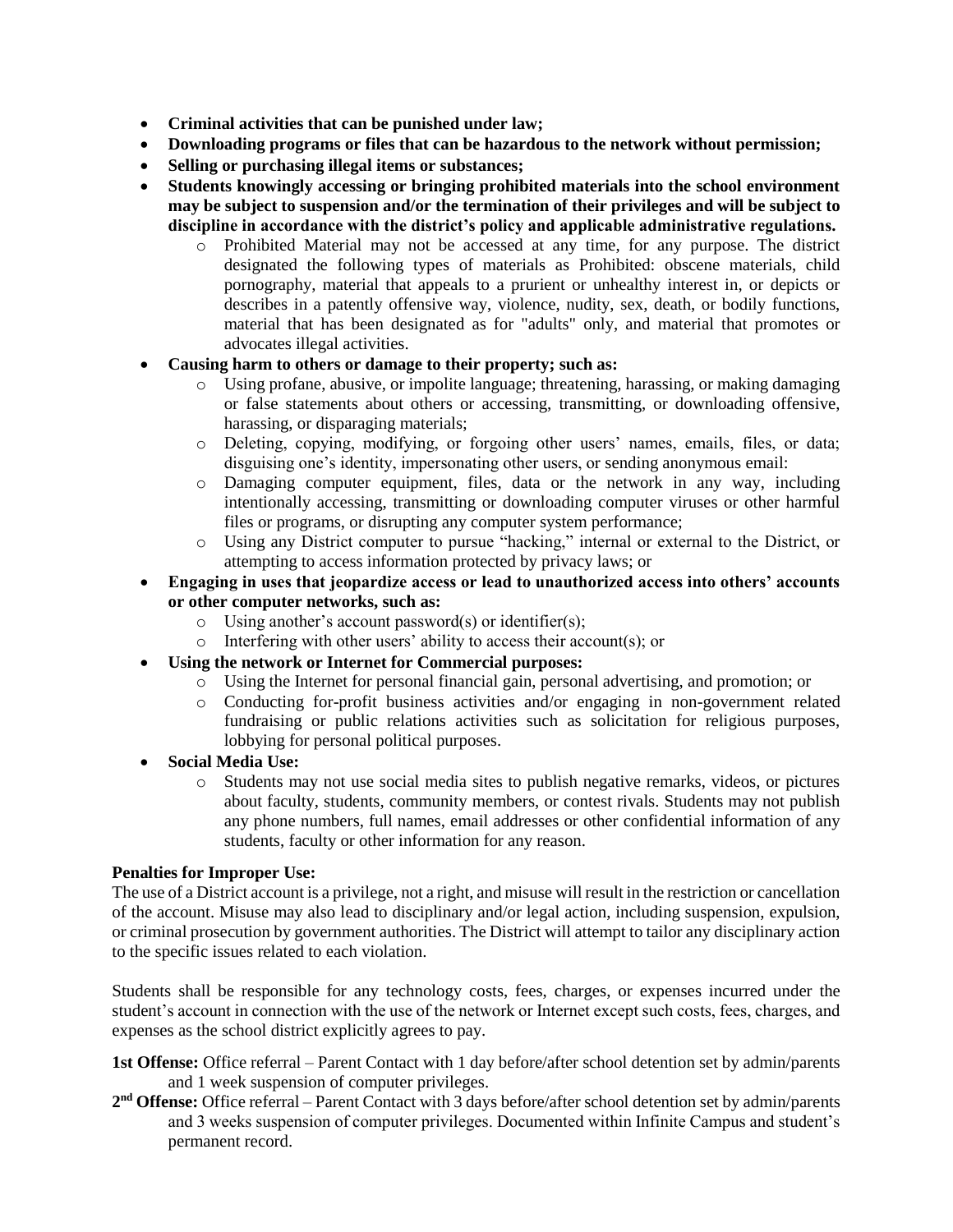**3 rd Offense:** Office referral – 1 week before/after school detention set by admin/parents and loss of computer privileges for 1 quarter (9 weeks) – parent meeting to determine course of action. Documented within Infinite Campus and student's permanent record.

Depending on the violation, student may go directly to the  $3<sup>rd</sup>$  offense consequences, and or be referred to law enforcement and may be subject to possible long term suspension or recommended expulsion from school.

#### **Disclaimer:**

The District makes no guarantees about the quality of the services provided and is not responsible for any claims, losses, damages, costs, or other obligations arising from use of the network accounts. Any additional charges a user accrues due to the use of District's network are to be borne by the user. The District also denies any responsibility for the accuracy or quality of the information obtained through user access. Any statement, accessible on the computer network or the Internet, is understood to be the author's individual point of view and not that of the District, its affiliates, or employees.

#### Attached #8.2 – 6-12 Acceptable Use Policy

#### **LAKE PRESTON SCHOOL DISTRICT 6-12 ACCEPTABLE USE POLICY (AUP) FOR DISTRICT COMPUTER NETWORK**

#### **District Information:**

The District's Acceptable Use Policy (AUP) is to prevent unauthorized access and other unlawful activities by users online, prevent unauthorized disclosure of or access to sensitive information, and to comply with the Children's Internet Protection Act (CIPA) and the District's Internet Safety Policy. As used in this policy, "user" includes any student using the computers, Internet, email, chat rooms and any other forms of direct electronic communications or equipment provided by the District regardless of the physical location of the user. The AUP applies even when District equipment is used off of District property.

The District will use technology protection measures to block or filter, to the extent practicable, access of visual depictions that are *obscene, pornographic, and harmful to minors* over the network. The District reserves the right to monitor users' online activities and to access, review, copy, and store or delete any electronic communication or files and disclose them to others as it deems necessary. Users should have no expectation of privacy regarding their use of District property, network and/or Internet access or files.

#### **Regulations:**

The privilege of using the technology resources provided by the Lake Preston School District is not transferable or extendible by students to people or groups outside the district and terminates when a student is no longer enrolled in the District. This policy is provided to make all users aware of the responsibilities associated with efficient, ethical, and lawful use of technology resources. If a person violates this policy, privileges may be terminated, access to the school district technology resources may be denied, and the appropriate disciplinary action shall be applied.

Lake Preston Students are required to follow this policy and to confirm their consent to this policy annually or when the accounts are established for a limited educational purpose. The term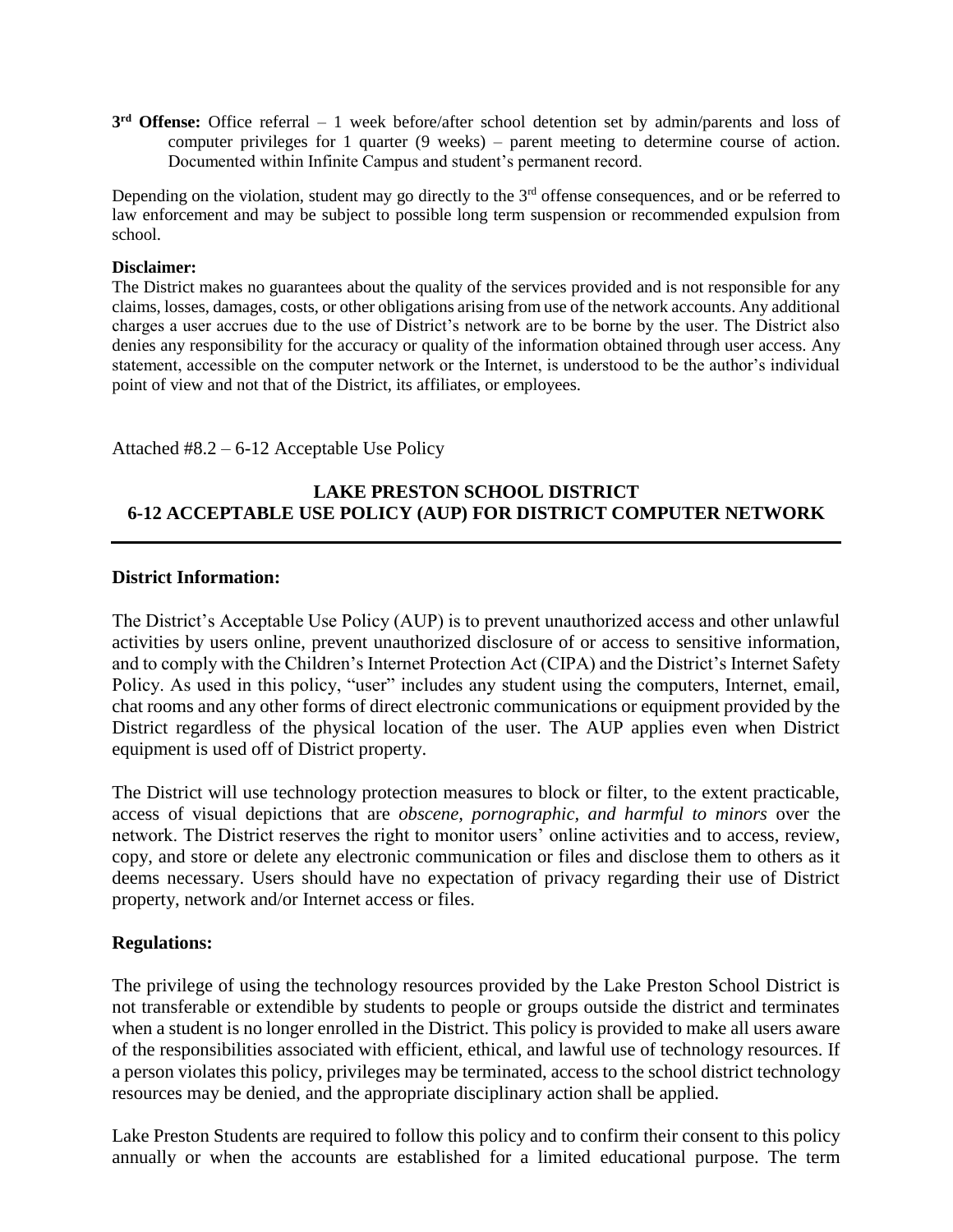"educational purpose" includes classroom activities, continuing education, professional or career development, and high-quality, educationally enriching personal research.

#### **Unacceptable Uses of the Lake Preston Computer Network or Internet:**

The District Internet system has not been established as a public access service or a public forum. The district has the right to place reasonable restrictions on the material you access or post through the system.

These are examples of inappropriate activity on the District network, but the District reserves the right to take immediate action regarding activities (1) that create security and/or safety issues for the District, students, employees, schools, computer resources, or (2) that expend District resources on content the District in its sole discretion determines lacks legitimate educational content/purpose, or (3) other activities as determined by District as inappropriate.

- **Violating any state or federal law or municipal ordinance, such as: Accessing or transmitting pornography of any kind, obscene depictions, harmful materials, materials that encourage others to violate the law, confidential information, plagiarism or copyrighted materials;**
- **Criminal activities that can be punished under law;**
- **Downloading programs or files that can be hazardous to the network without permission;**
- **Selling or purchasing illegal items or substances;**
- **Students knowingly accessing or bringing prohibited materials into the school environment may be subject to suspension and/or the termination of their privileges and will be subject to discipline in accordance with the district's policy and applicable administrative regulations.**
	- o Prohibited Material may not be accessed at any time, for any purpose. The district designated the following types of materials as Prohibited: obscene materials, child pornography, material that appeals to a prurient or unhealthy interest in, or depicts or describes in a patently offensive way, violence, nudity, sex, death, or bodily functions, material that has been designated as for "adults" only, and material that promotes or advocates illegal activities.
- **Causing harm to others or damage to their property; such as:**
	- o Using profane, abusive, or impolite language; threatening, harassing, or making damaging or false statements about others or accessing, transmitting, or downloading offensive, harassing, or disparaging materials;
	- o Deleting, copying, modifying, or forgoing other users' names, emails, files, or data; disguising one's identity, impersonating other users, or sending anonymous email:
	- o Damaging computer equipment, files, data or the network in any way, including intentionally accessing, transmitting or downloading computer viruses or other harmful files or programs, or disrupting any computer system performance;
	- o Using any District computer to pursue "hacking," internal or external to the District, or attempting to access information protected by privacy laws; or
- **Engaging in uses that jeopardize access or lead to unauthorized access into others' accounts or other computer networks, such as:**
	- o Using another's account password(s) or identifier(s);
	- o Interfering with other users' ability to access their account(s); or
- **Using the network or Internet for Commercial purposes:**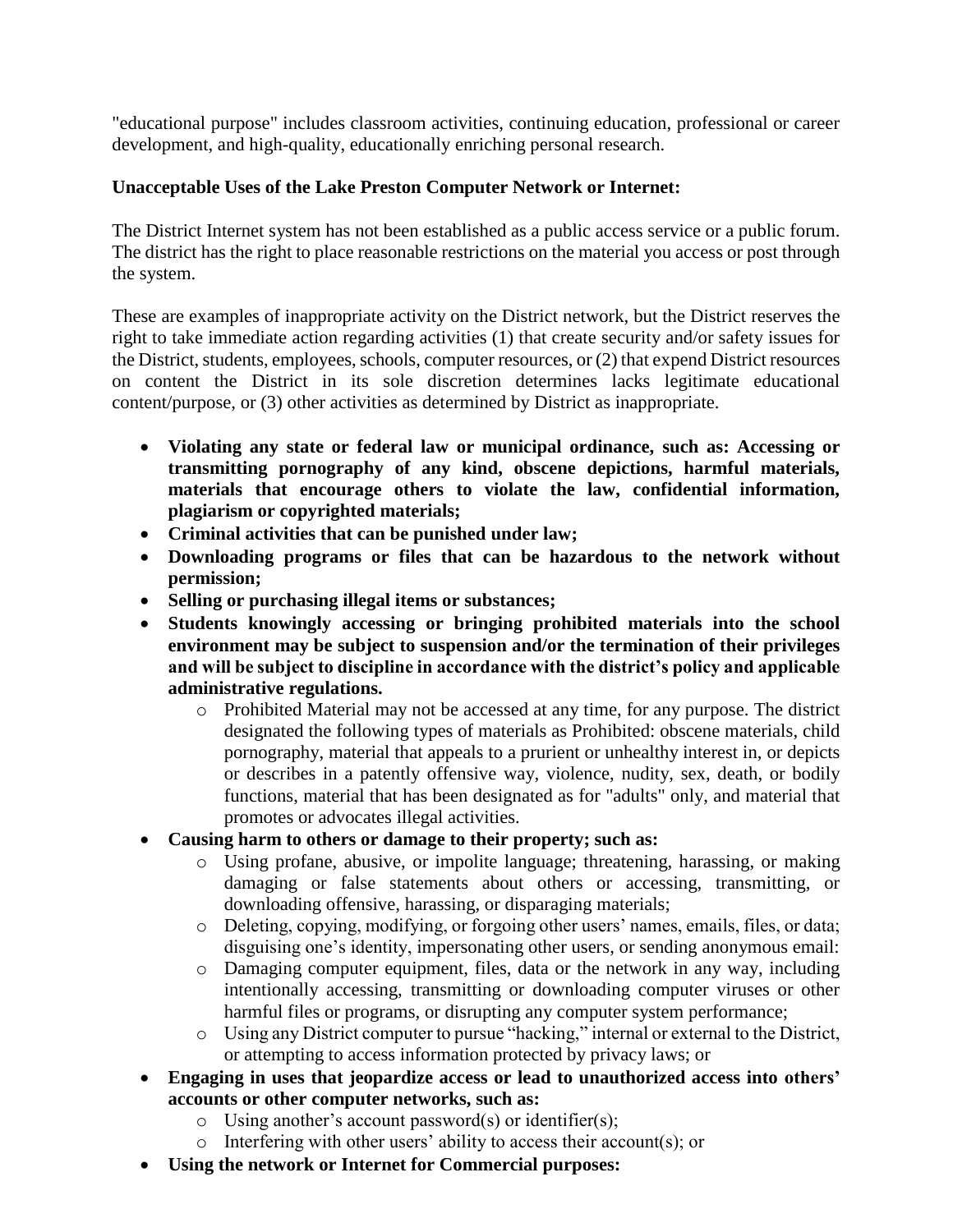- o Using the Internet for personal financial gain, personal advertising, and promotion; or
- o Conducting for-profit business activities and/or engaging in non-government related fundraising or public relations activities such as solicitation for religious purposes, lobbying for personal political purposes.
- **Social Media Use:**
	- o Students may not use social media sites to publish negative remarks, videos, or pictures about faculty, students, community members, or contest rivals.
	- o Students may not publish any phone numbers, full names, email addresses or other confidential information of any students, faculty or other information for any reason.
	- o Students may not use social media sites to degrade, harass, bully, or discriminate against.

#### **Penalties for Improper Use:**

The use of a District account is a privilege, not a right, and misuse will result in the restriction or cancellation of the account. Misuse may also lead to disciplinary and/or legal action, including suspension, expulsion, or criminal prosecution by government authorities. The District will attempt to tailor any disciplinary action to the specific issues related to each violation.

Students shall be responsible for any technology costs, fees, charges, or expenses incurred under the student's account in connection with the use of the network or Internet except such costs, fees, charges, and expenses as the school district explicitly agrees to pay.

#### **Tablet and Network Violations:**

Prohibited technology resources activities include, but are not limited to the following:

#### **Computer Tablet Violations:**

- ✓ Sending, accessing, uploading, downloading, or distributing offensive, profane, threatening, pornographic, obscene, or sexually explicit materials. Downloading or transmitting multi-player game, music, or video files using the school network.
- ✓ Vandalizing, damaging, or disabling property of the school or another individual or organization.
- $\checkmark$  Accessing another individual's materials, information, or files without permission.
- $\checkmark$  Using the network or Internet for commercial, political campaign, or financial gain purposes.
- $\checkmark$  Releasing files, home address, personal phone numbers, passwords, or other vital accessing information to others.
- $\checkmark$  Promoting or soliciting for illegal activities.
- $\checkmark$  Attempting to repair, remove/install hardware components.
- $\checkmark$  Violating copyright or other protected material laws.
- $\checkmark$  Subscribing to mailing lists, mass e-mail messages, games, or other services that generate several messages that can slow the system and waste other users' time and access.
- $\checkmark$  Intentionally wasting school resources.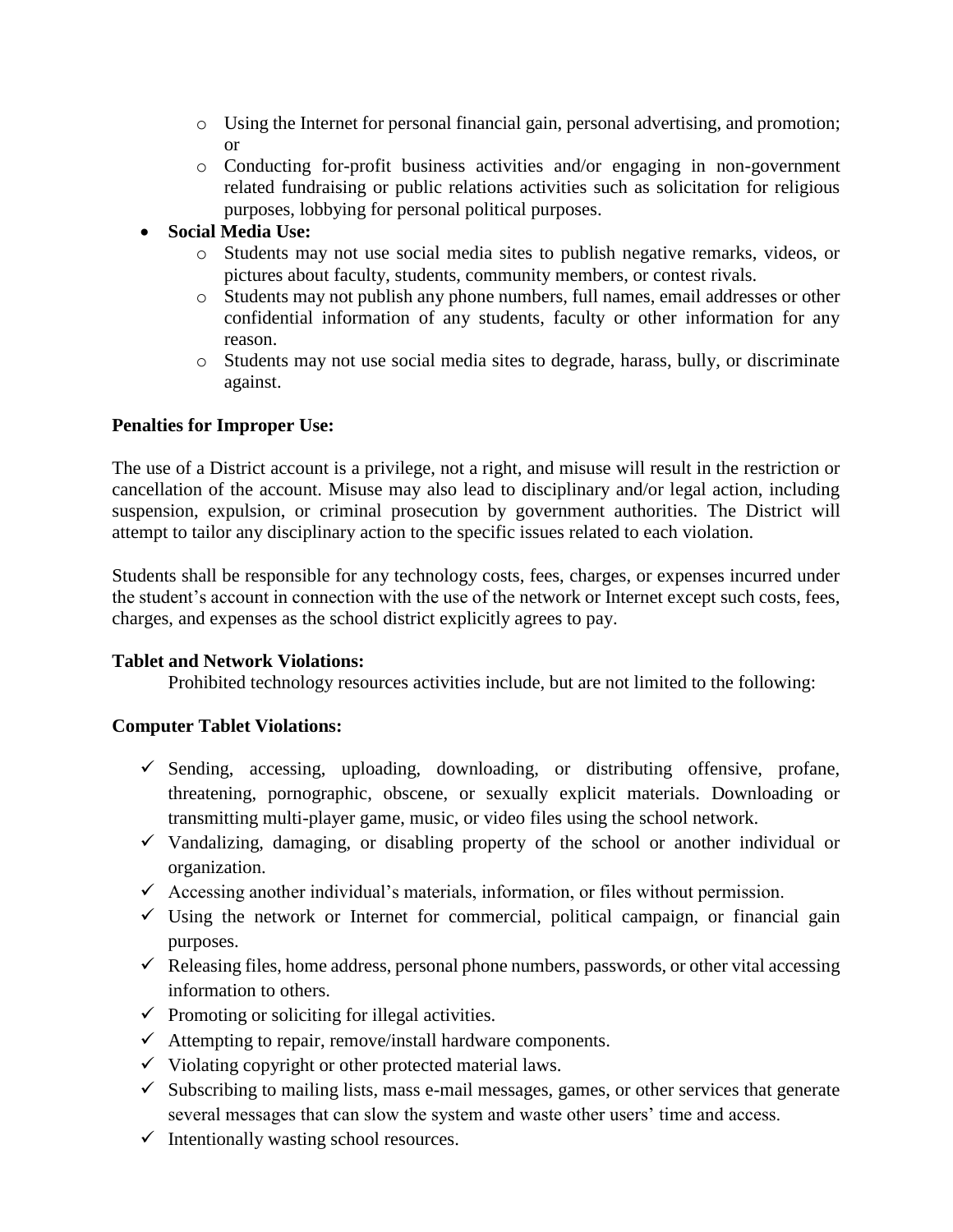The consequences of violating this policy are as follows:

- The  $1<sup>st</sup>$  offense will result in an official warning.
- The  $2<sup>nd</sup>$  offense will result in suspension of tablet privileges for 2 weeks.
- The  $3<sup>rd</sup>$  offense will result in suspension of tablet privileges for 4 weeks. The  $4<sup>th</sup>$  offense will result in suspension of tablet privileges for the remainder of the school year.

The Network Administration along with the Principal reserve the right to discipline the students based on the severity of the offense, this may require an office referral to be given to the student and more extreme measures to be taken.

#### **Computer Network Violations:**

- $\checkmark$  Attempting to log on to the Internet or network (servers, routers, switches, printers, firewall) as a system administrator.
- $\checkmark$  Sending, accessing, uploading, downloading, or distributing pornographic or sexually explicit materials.
- $\checkmark$  Installing, enabling, launching, or creating programs that interfere with the performance of the network, internet, or hardware technology resources.
- $\checkmark$  Creating, uploading, or transmitting computer viruses.
- $\checkmark$  Attempting to defeat computer or network security.

The consequences of violating this policy are as follows:

- The  $1<sup>st</sup>$  offense will result in an office referral along with a 2 week suspension of tablet use.
- The  $2<sup>nd</sup>$  offense will result in suspension of tablet use for 4 weeks along with an office referral and a parental meeting.
- The  $3<sup>rd</sup>$  offense will result in suspension of tablet use for the remainder of the school year, an office referral and a parental meeting.

Depending on the violation, students may also be referred to law enforcement authorities, and may also be subject to possible long term suspension or recommended expulsion from school.

#### **Student Responsibilities:**

Students will be held responsible for maintaining their individual school computers and keeping them in good working order.

- $\checkmark$  Computer batteries must be charged and ready for school each day.
- $\checkmark$  Only labels/stickers approved by the Lake Preston School District may be applied to the computer.
- $\checkmark$  Computers that malfunction or are damaged must first be reported to the Technology Office. The school district will be responsible for repairing computers that malfunction. Computers that have been damaged from normal use or accidentally will be repaired with no cost or minimal cost to the student. Students will be entirely responsible for the cost of repairs to computers that are damaged intentionally.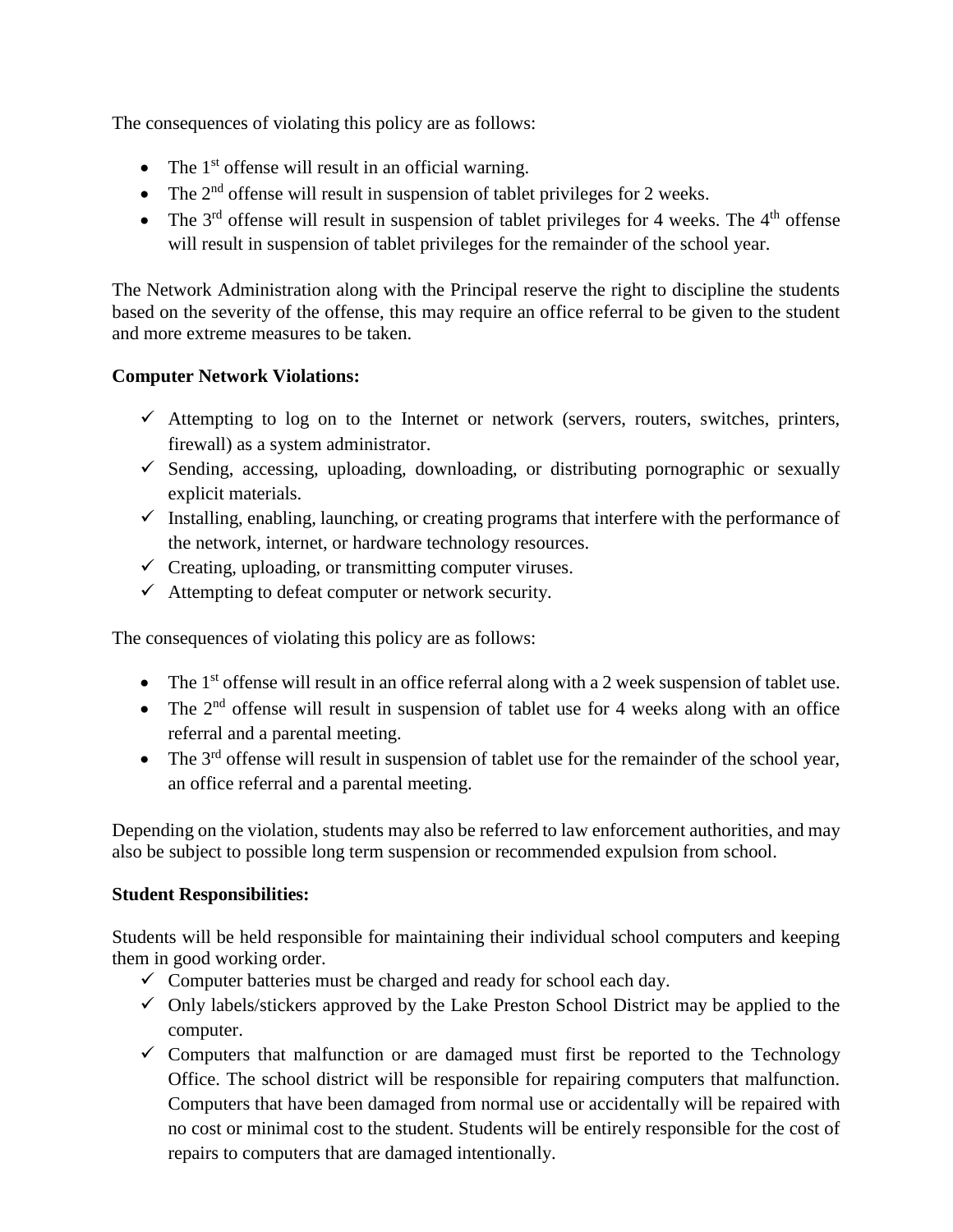- $\checkmark$  Accidental tablet damage: Students who have recorded 3 or more instances of accidental tablet damage may be asked to check their tablet in at the Technology Office or Classroom teacher after school. Tablets may be checked out again before classes begin the next day. Special permission to take a tablet home for class work may be permitted by the student's teacher.
- $\checkmark$  Stolen computers must be reported immediately to the Principal's Office and the police department.
- $\checkmark$  Individual school tablet computers and accessories must be returned to the Technology Office at the end of each school year. Students who graduate early, withdraw, are suspended or expelled, or terminate enrollment at Lake Preston for any other reason must return their individual school tablet computer on the date of termination.

Tablet computers remain the property of the Lake Preston School District and must be returned upon a student's graduation, transfer or termination. If a student fails to return the computer at the end of the school year or upon termination of enrollment at LPSD, that student will be subject to criminal prosecution or civil liability. The student will also pay the replacement cost of the computer. Failure to return the computer will result in a grand theft report being filed with the Kingsbury County Sheriff's Department.

#### **Computer Protection and User Costs:**

The Lake Preston School District will be assessing tech fees to the students based on repair or replacement costs throughout the school year. These fees will include, but are not limited to, costs accrued from damage caused by liquid spills, accidental drops, power surges, natural disasters, fire, theft, loss, misuse, abuse, accidents, computer viruses, intentional or frequent damage, and cosmetic damage. Machine failures or faulty construction will not be assessed fees but will be taken care of at the School District's cost. Please report all tablet problems to the Technology Coordinator.

Lost or stolen accessories and items will be replaced basing the cost on the replacement value at the time of the reported incident. The Lake Preston School District will also be assessing a fee based on the excessive damage to the overall appearance and general use of the tablet.

The Lake Preston School District recognizes that with the implementation of the tablet computer initiative there is a need to protect the investment by both the District and the Student/Parent.

The Lake Preston School District recommends that you place your child/children's machine on your home owner's policy to help cover some of the larger costs.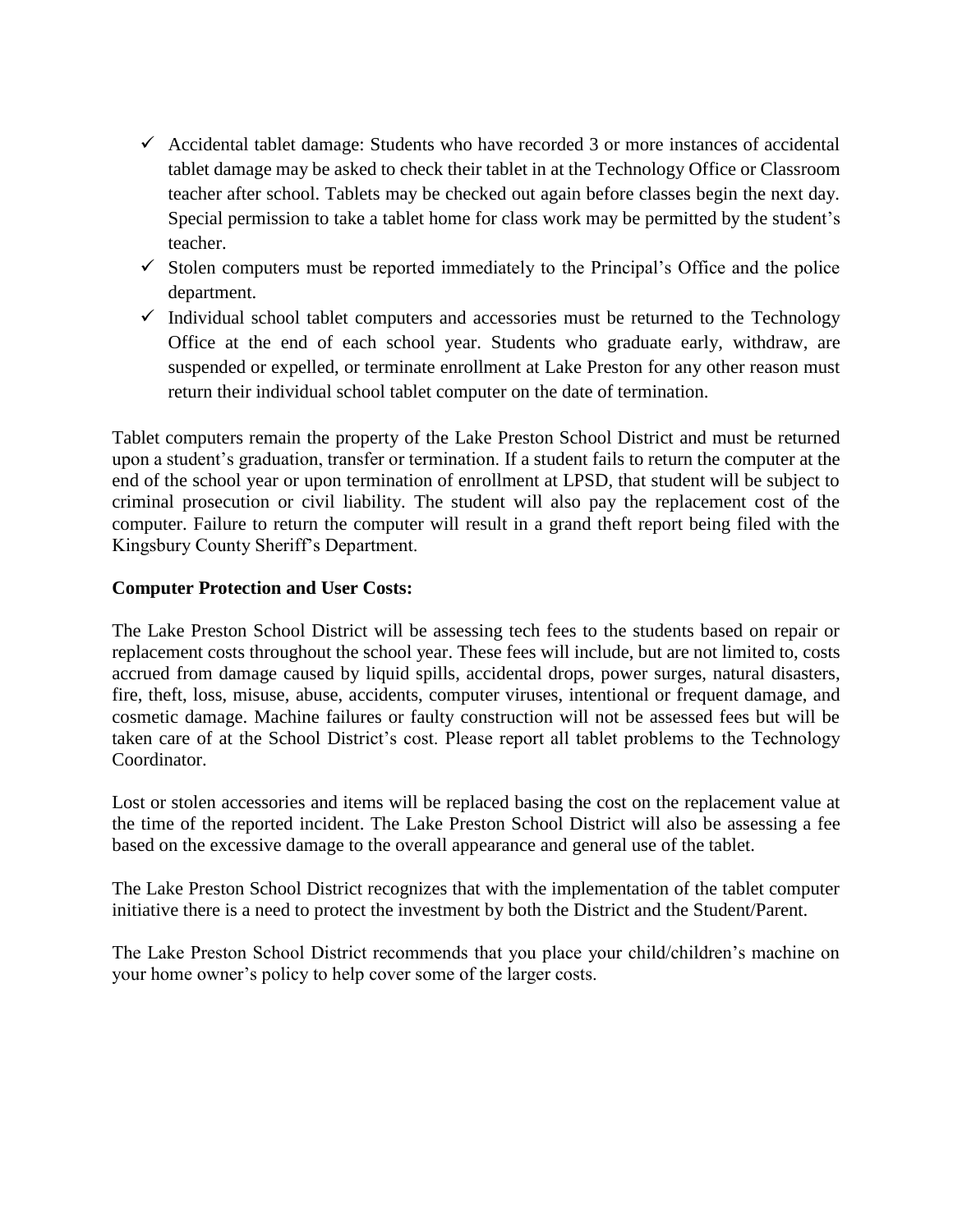#### **LAKE PRESTON SCHOOL DISTRICT Employee Acceptable Use Policy (AUP) for District Computer Network**

#### **District Information:**

The District's Acceptable Use Policy (AUP) is to prevent unauthorized access and other unlawful activities by users online, prevent unauthorized disclosure of or access to sensitive information, and to comply with the Children's Internet Protection Act (CIPA) and the District's Internet Safety Policy. As used in this policy, "user" includes anyone using the computers, Internet, email, chat rooms and any other forms of direct electronic communications or equipment provided by the District regardless of the physical location of the user. The AUP applies even when District equipment is used off of District property.

The District will use technology protection measures to block or filter, to the extent practicable, access of visual depictions that are *obscene, pornographic, and harmful to minors* over the network. The District reserves the right to monitor users' online activities and to access, review, copy, and store or delete any electronic communication or files and disclose them to others as it deems necessary. Users should have no expectation of privacy regarding their use of District property, network and/or Internet access or files, including email.

#### **Acceptable Uses of the Lake Preston Computer Network or Internet:**

Employees and other users are required to follow this policy. Employees are required to confirm their consent to this policy annually or when they activate their account. The District Internet system has been established for a limited educational purpose. The term "*educational purpose*" includes classroom activities, continuing education, professional or career development, and high-quality, educationally enriching personal research. Access is provided primarily for education and District business although staff may use the Internet, for incidental personal use during duty-free time. By using the network, users have agreed to this policy. If a user is uncertain about whether a particular use is acceptable or appropriate, he/she should contact an Administrator or the Technology Coordinator.

#### **Unacceptable Uses of the Lake Preston Computer Network or Internet:**

These are examples of inappropriate activity on the District network, but the District reserves the right to take immediate action regarding activities (1) that create security and/or safety issues for the District, students, employees, schools, computer resources, or (2) that expend District resources on content the District in its sole discretion determines lacks legitimate educational content/purpose, or (3) other activities as determined by District as inappropriate.

- **Violating any state or federal law or municipal ordinance, such as: Accessing or transmitting pornography of any kind, obscene depictions, harmful materials, materials that encourage others to violate the law, confidential information or copyrighted materials;**
- **Criminal activities that can be punished under law;**
- **Downloading programs or files that can be hazardous to the network without permission;**
- **Selling or purchasing illegal items or substances;**
- **The unauthorized collection of email addresses ("harvesting") of email addresses from the Global Address List and other District directories;**
- **Obtaining and/or using anonymous email sites; spamming; spreading viruses;**
- **Causing harm to others or damage to their property; such as:**
	- o Using profane, abusive, or impolite language; threatening, harassing, making damaging or false statements about others or accessing, transmitting, or downloading offensive, harassing, or disparaging materials;
	- o Deleting, copying, modifying, or forgoing other users' names, emails, files, or data; disguising one's identity, impersonating other users, or sending anonymous email: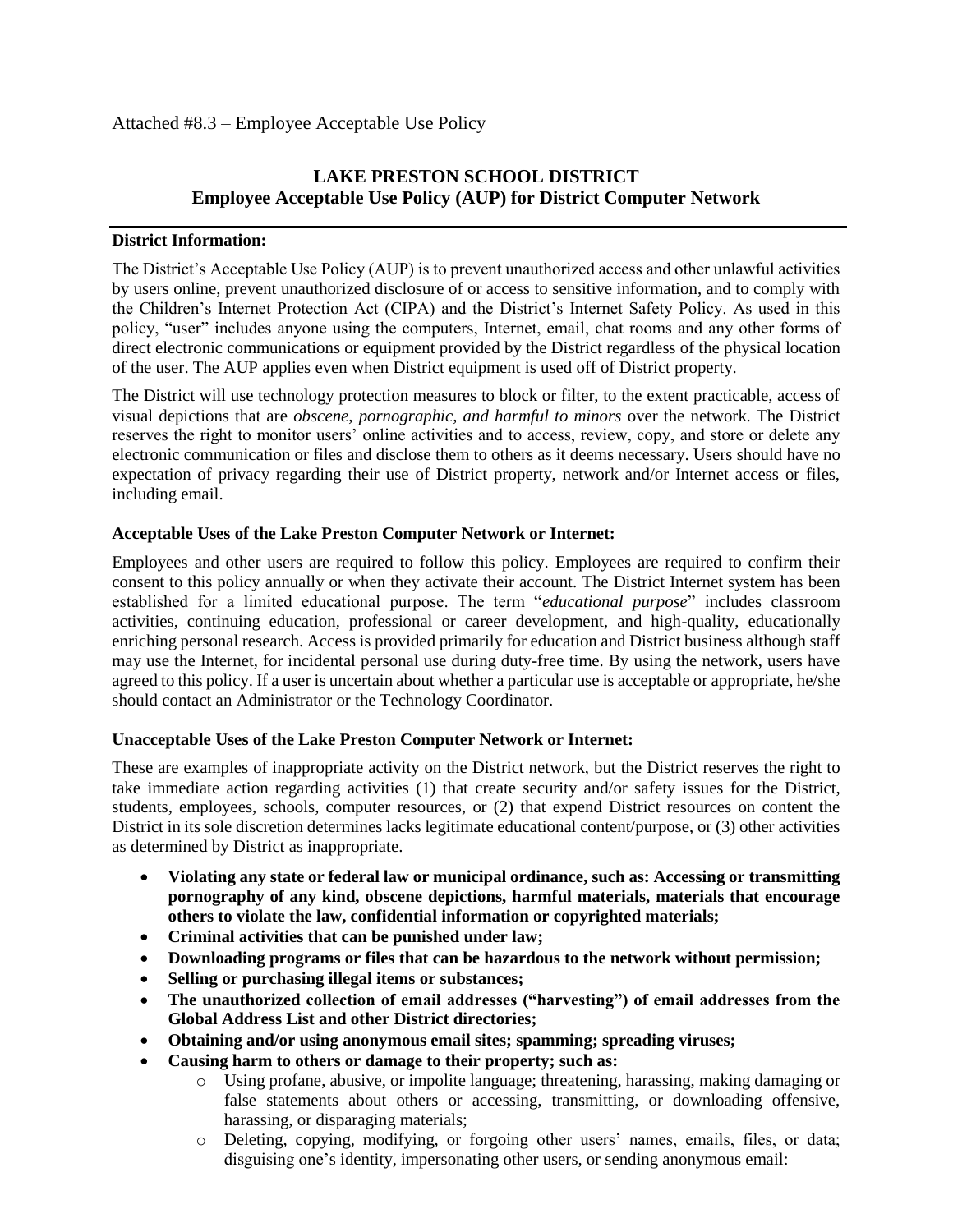- o Damaging computer equipment, files, data or the network in any way, including intentionally accessing, transmitting or downloading computer viruses or other harmful files or programs, or disrupting any computer system performance;
- o Using any District computer to pursue "hacking," internal or external to the District, or attempting to access information protected by privacy laws; or
- **Accessing, transmitting, downloading large files, including chain letters or pyramid schemes.**
- **Engaging in uses that jeopardize access or lead to unauthorized access into others' accounts or other computer networks, such as:**
	- o Using another's account password(s) or identifier(s);
	- o Interfering with other users' ability to access their account(s); or
	- o Disclosing passwords to others or allowing them to use yours or another's account(s).
- **Using the network or Internet for commercial purposes:**
	- o Using the Internet for personal financial gain;
	- o Using the Internet for personal advertising, and promotion; or
	- o Conducting for-profit business activities and/or engaging in non-government related fundraising or public relations activities such as solicitation for religious purposes, lobbying for personal political purposes.

#### • **Social Media, Networking, and On-line Sites:**

The District expects you to keep the line between your professional life and your personal life clearly drawn at all time. Employees should adhere to the following guidelines which follow the school's standards on harassment, student relationships, conduct, professional communication, and confidentiality.

- o Employees should not post statements that would violate any of the school's policies concerning discrimination or harassment.
- o An employee may not disclose any confidential information of the School, about any individuals or organizations, including staff/faculty, students and/or their families.
- o Employees are expected to uphold high values of respect for individuals and refrain from making defamatory statements about the School, employees, students and/or their families.
- o Improper fraternization with students using Facebook and similar Internet sites or social networks, or via cell phone, texting, snapchatting, or telephone.
	- Electronic messages with students are to be academic in nature and/or related to a school activity or event.
	- All messages communicated by teachers, coaches, and advisors shall be sent to all members of a class, team, or activity unless the message pertains to one individual and concerns medical, or other academic privacy matters.
	- **•** Inappropriate fraternization or contact with students via email, phone, chat rooms, social networking sites or any other electronic or form of communication is prohibited.
- o Inappropriateness of posting items with sexual content.
- o Inappropriateness of posting items exhibiting or advocating use of drugs and alcohol.

If the School District believes that an employee's activity on a social networking site may violate the School's policies then the school may request that the employee cease such activity. Depending on the severity of the incident, the employee may be subject to disciplinary action.

#### **Penalties for Improper Use:**

The use of a District account is a privilege, not a right, and misuse will result in the restriction or cancellation of the account. Misuse may also lead to disciplinary and/or legal action, including suspension, expulsion, dismissal from District Employment, or criminal prosecution by government authorities. The District will attempt to tailor any disciplinary action to the specific issues related to each violation.

#### **Disclaimer:**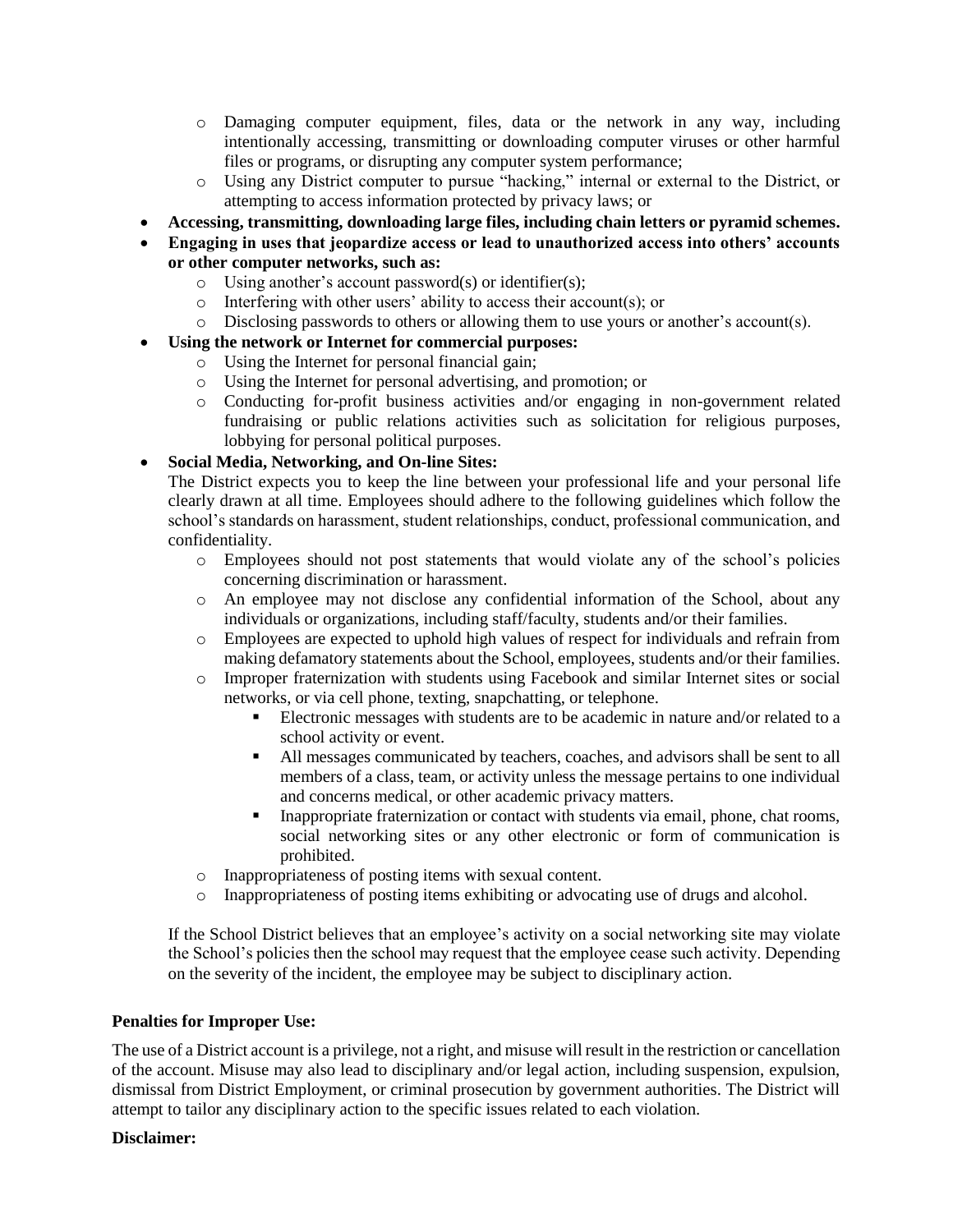The District makes no guarantees about the quality of the services provided and is not responsible for any claims, losses, damages, costs, or other obligations arising from use of the network accounts. Any additional charges a user accrues due to the use of District's network are to be borne by the user. The District also denies any responsibility for the accuracy or quality of the information obtained through user access. Any statement, accessible on the computer network or the Internet, is understood to be the author's individual point of view and not that of the District, its affiliates, or employees.

Lake Preston School District Acceptable Use Policy------ Signatory Section

#### Please sign, date and return to your Superintendent to have on file.

As a user of the Lake Preston School District computer network, I hereby agree to comply with the above stated rules for using the Internet, networked computers and any other local technology equipment. I understand that this document and my signature are valid for the 2018-2019 school year and needs to be reviewed on an annual basis. I understand my employer reserves the right to update the AUP as needed and may request new approval from all users at that time.

User Signature **Date** 

Attached #8.4 – Employee Social Media/Networking Policy

#### **Social Media/Networking**

Due to the wealth of new social media tools available, products and documents have the potential to reach audiences far beyond the district. This translates to a greater level of responsibility and accountability for everyone. Staff engaging in unprofessional and/or immoral conduct on social networking sites that are viewed by students, parents, or community members may result in discipline. Below are guidelines employees in the Lake Preston School District should adhere to when using such tools whether on personal and/or professional accounts.

A. Personal Responsibility

1. It is strongly encouraged for employees to set up a professional profile separate from their personal profile if they are going to interact with students via social networks.

2. Lake Preston School District employees are personally responsible for the content they publish online for both

their personal and professional profiles.

3. Online behavior should reflect the same standards of honesty, respect, and consideration that you use face

to face. Language and/or photos considered inappropriate at the work place would also be deemed inappropriate online.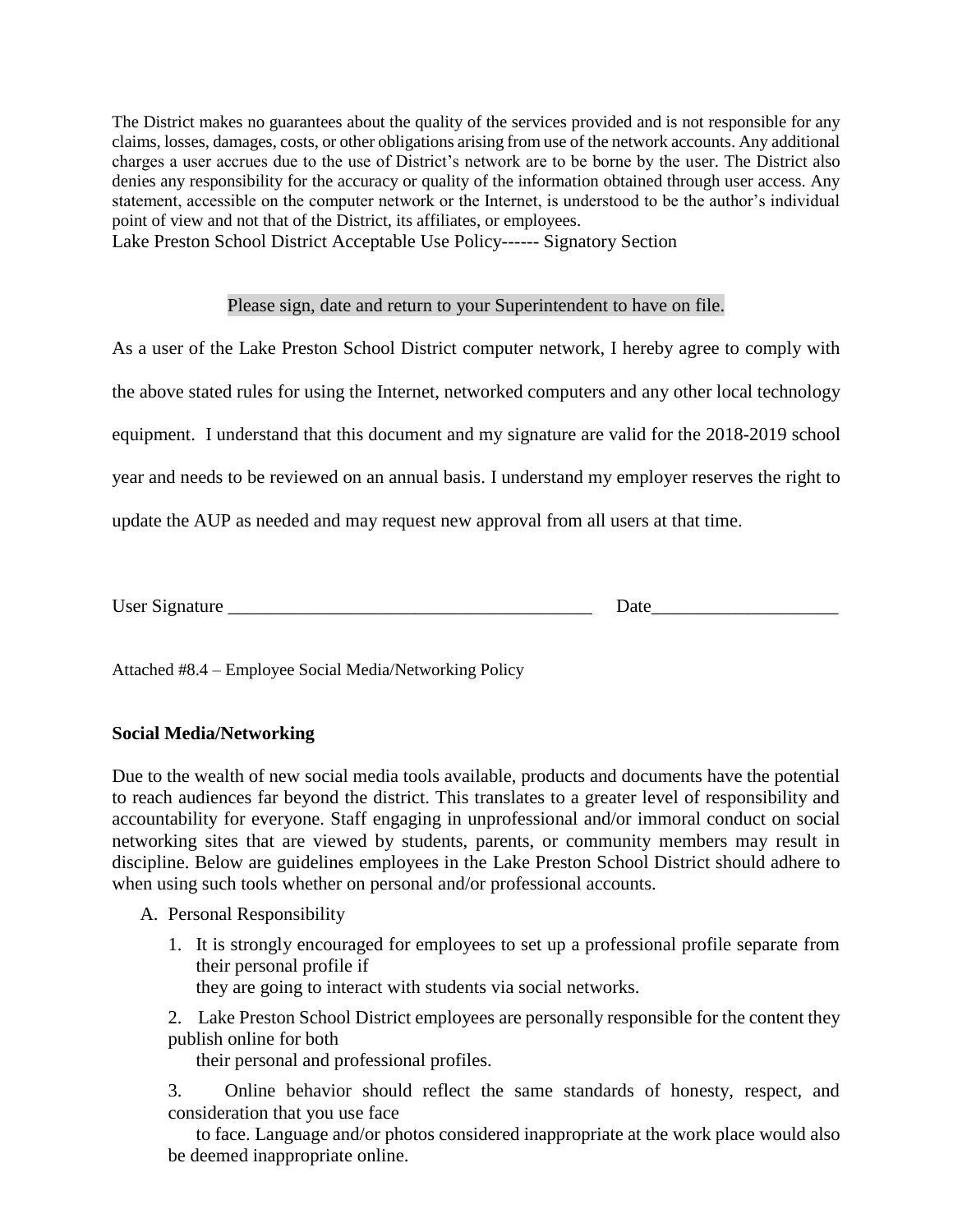4. The lines between public and private, personal and professional are blurred in the digital world. By virtue of

being a Lake Preston School District employee online, you are connected to colleagues, students, parents, and the school community. You should ensure that content associated with you online is consistent with your work at Lake Preston School District.

5. Employees are expected to uphold high values of respect for individuals and refrain from making defamatory

statements about the School, employees, students and/or their families.

6. When contributing online, do not post confidential student information. Be mindful that pictures can even

disclose confidential information unintentionally. Be aware of everything that you post.

#### B. Disclaimers

- 1. It is recommended that Lake Preston School District employees include disclaimers within their personal blogs and comments that the views are their own and do not reflect on their employer. For example, "The postings on this site are my own and don't necessarily represent Lake Preston School District's positions, strategies, opinions, or policies."
- 2. This standard disclaimer does not by itself exempt Lake Preston School District employees from insubordinate behavior when blogging or posting comments.

#### C. Use

1. By posting comments, having online conversations, etc. be aware that even with the strictest privacy settings,

what you 'say' online should be within the bounds of professional discretion. Comments expressed via social networking pages under the impression of a 'private conversation' may still end up being shared into a more public domain.

- 2. Comments related to the school should always meet the highest standards of professional discretion.
- 3. Electronic messages with students are to be academic in nature and/or related to a school activity or event.
- 4. Prior to posting photographs and videos of fellow employees, permission should be sought from the subject(s).
- 5. Before posting photographs or videos, thought should be given as to whether it is a positive reflection of you and your professionalism.
- 6. Images relating to alcohol or tobacco use may be deemed inappropriate. Remember, your social networking site is an extension of your personality, and by that token, an extension of your professionalism. If it seems inappropriate to put on the wall, should it be put online?
- 7. Personal Social Media is prohibited during working hours.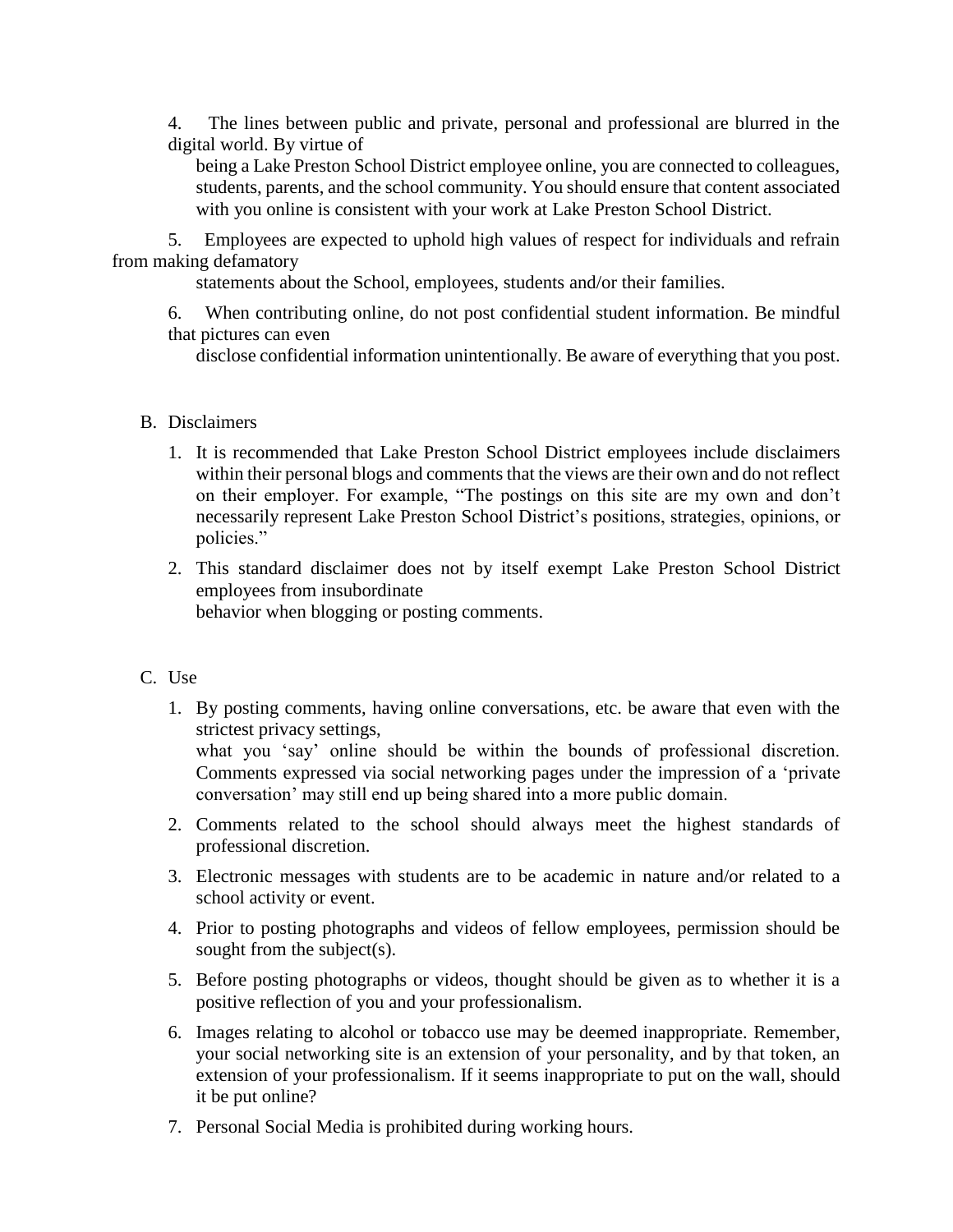Lake Preston School District Social Media/Networking ------ Signatory Section

#### Please sign, date and return to your Superintendent to have on file.

As a user of the Lake Preston School District computer network, I hereby agree to comply with the above stated rules for using the Internet, Social media and any other online profiles. I understand that this document and my signature are valid for the 2018-2019 school year and needs to be reviewed on an annual basis. I understand my employer reserves the right to update the Social Media/Networking policy as needed and may request new approval from all users at that time.

User Signature **Letter**  $\Box$ 

Attached #9.1 – Distance Learning Policy

## **LAKE PRESTON SCHOOL DISTIRCT Distance Learning Policy**

#### **Distance Learning Mission Statement**:

The Administration of Lake Preston School District recognizes the significance of online education and how organized and well-coordinated programs strengthen the school's image as an innovative and technologically sound institution. This policy will be continually changing as technology changes; new methods will be introduced and old ones removed.

#### **Courses**:

- 1. Courses: This policy follows established online course structures from various sites, follows state standards, and aligned state guidelines.
- 2. Credits: Students are able to take online classes offering high school credits, dual credits and college credits.
- 3. Registration: All registration must be handled through the Lake Preston School District.
- 4. Grading: The contract between the E-learning provider and the Lake Preston School District will work in conjunction when establishing grades and coursework alignment. The provider will give the number/grade and the District will give the credit.

#### **Costs:**

The Lake Preston School District will pay for the cost of any online class, including materials needed, that goes on the High School Transcript if the following conditions exist.

- 1. The class being taken is pre-approved by the high school principal.
- 2. The class being taken is not offered at Lake Preston.
- 3. The student successfully completes the class.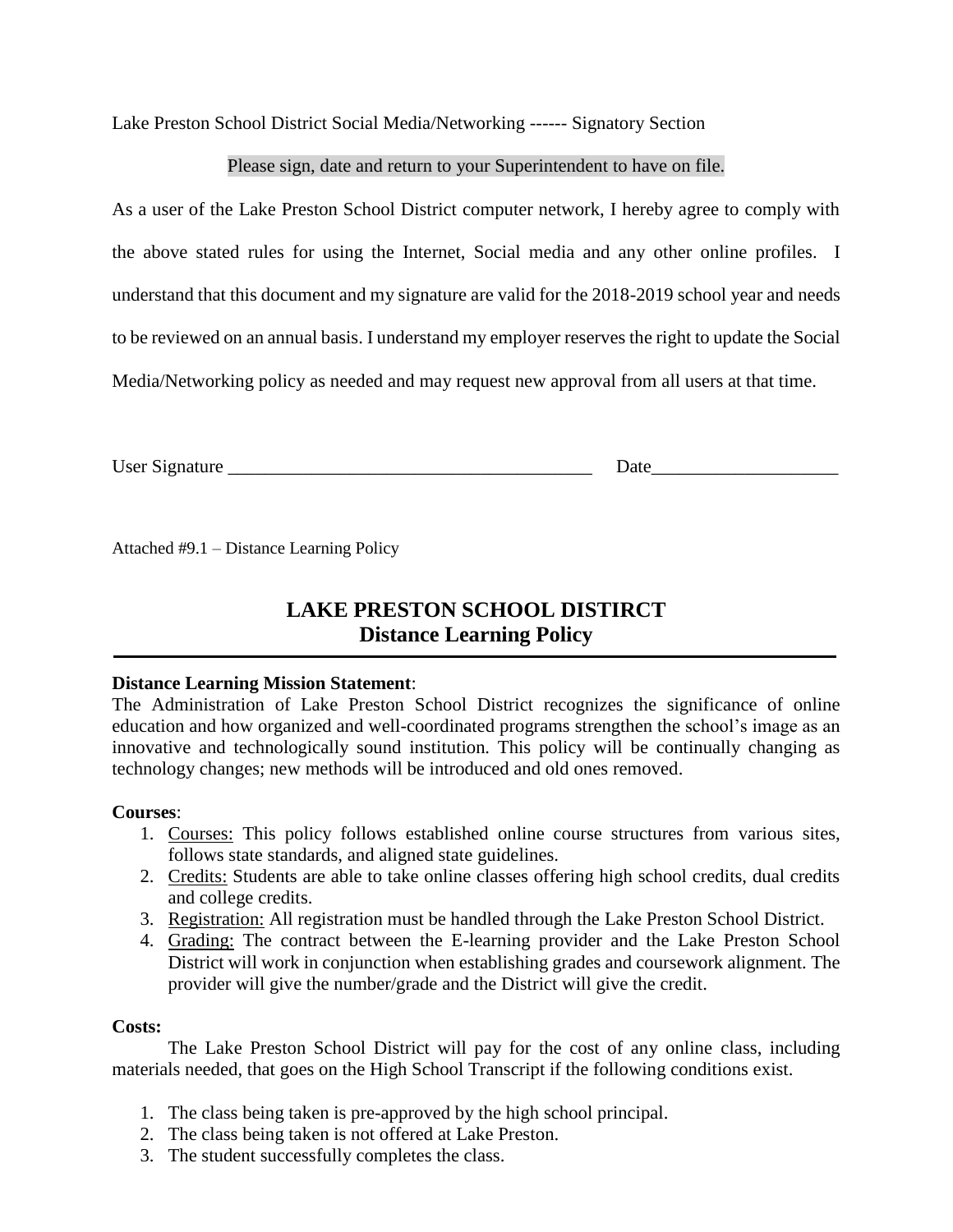#### Additionally:

- a. The student will be asked to reimburse the District if he/she receives a failing grade.
- b. The district will not pay for a class when a student needs to repeat a class after failing it the first time and chooses to repeat the class online.

Costs, including materials, for any class taken for dual credit (which goes on both the High School and the college transcript) or college credit (which goes on the college transcript only) will be the responsibility of the student.

#### **Information:**

- 1. Registration for online classes will be done during normal registration.
- 2. Students can choose an online course to help fill their schedules.
- 3. A contract will be signed by all parties involved.
- 4. Faculty will be assigned to monitor the student's progress and proctor any testing.
- 5. Accommodations for students with disabilities are available for all classes.

The Lake Preston School would like to encourage students to take online classes and hope to eventually have all graduating seniors have at least one online class on their transcript.

Attached #11.1 – E-Rate Document and Retention Policy

#### **LAKE PRESTON SCHOOL DISTRICT E-Rate Document and Retention Policy**

The Lake Preston School District's policy is to retain all E-Rate records for a period of ten years after the last date of service in accordance with the FCC Fifth Order Report.

All applicants and service providers are required to retain receipt and delivery records relating to the technology plans, pre-bidding, bidding, contracts, application process, invoices, provision of services, and other matters relating to the administration of the Universal Service Fund for a period of at least ten (10) years from last date of service. The following suggested list of documents to be retained was taken from Paragraphs 45-50 in the FCC's 5th Report and Order:

- *Pre-bidding Process*. Beneficiaries must retain the technology plan and technology plan approval letter. If consultants are involved, beneficiaries must retain signed copies of all written agreements with E-rate consultants.
- *Bidding Process*. All documents used during the competitive bidding process must be retained. Beneficiaries must retain documents such as: Request(s) for Proposal (RFP(s)) including evidence of the publication date; documents describing the bid evaluation criteria and weighting, as well as the bid evaluation worksheets; all written correspondence between the beneficiary and prospective bidders regarding the products and service sought; all bids submitted, winning and losing; and documents related to the selection of service provider(s).
- *Contracts*. Both beneficiaries and service providers must retain executed contracts, signed and dated by both parties. All amendments and addendums to the contracts must be retained, as well as other agreements relating to E-rate between the beneficiary and service provider, such as up-front payment arrangements.
- *Application Process*. The beneficiary must retain all documents relied upon to submit the Form 471, including National School Lunch Program eligibility documentation supporting the discount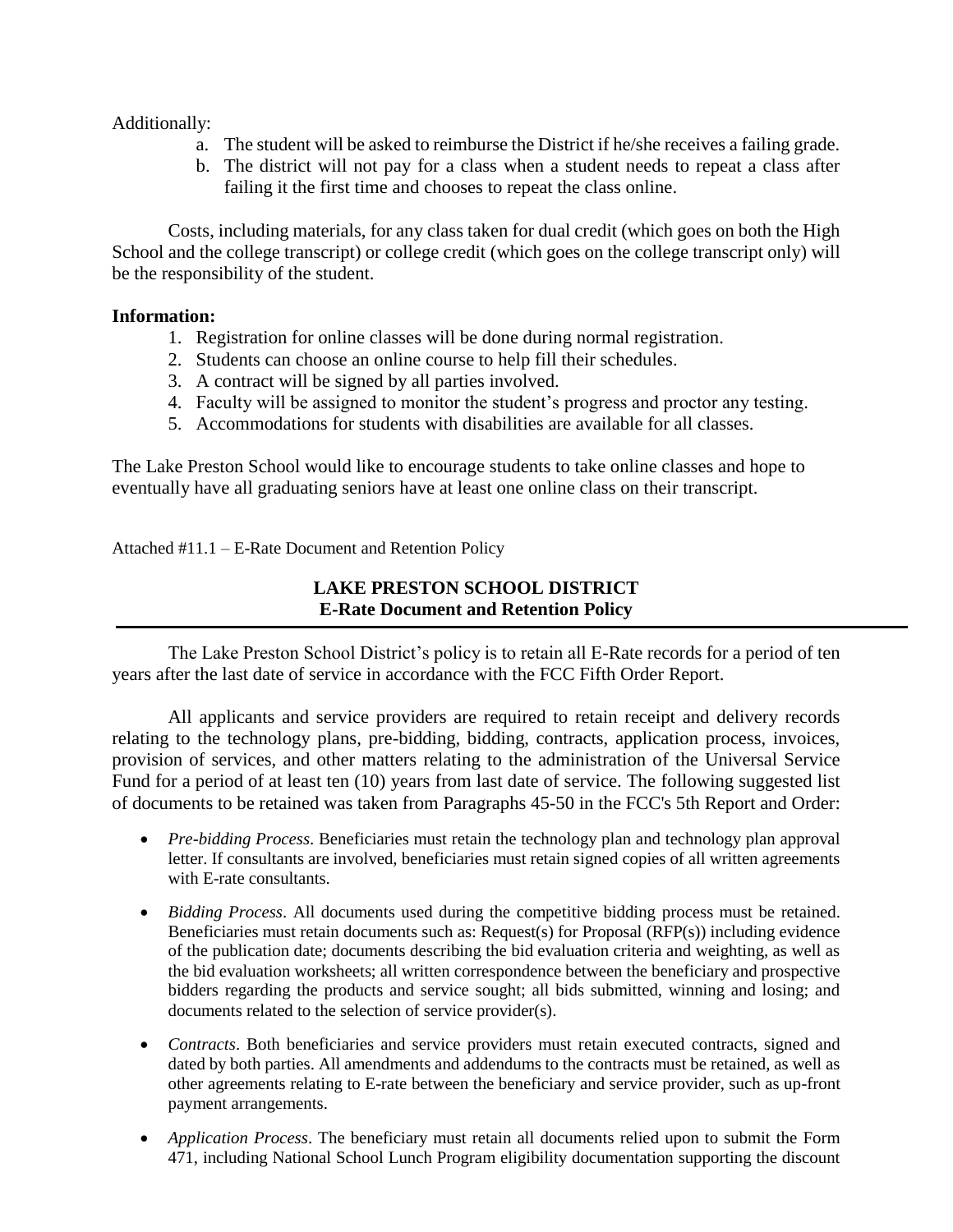percentage sought; documents to support the necessary resources certification pursuant to section 54.505 of the Commission's rules, including budgets; and documents used to prepare the Item 21 description of services attachment.

- *Purchase and Delivery of Services*. Beneficiaries and service providers should retain all documents related to the purchase and delivery of E-rate eligible services and equipment. Beneficiaries must retain purchase requisitions, purchase orders, packing slips, delivery and installation records showing where equipment was delivered and installed or where services were provided.
- *Invoicing*. Both service providers and beneficiaries must retain all invoices. Beneficiaries must retain records proving payment of the invoice, such as accounts payable records, service provider statement, beneficiary check, bank statement or ACH transaction record. Beneficiaries must also be able to show proof of service provider payment to the beneficiary of the BEAR, if applicable.
- *Inventory*. Beneficiaries must retain asset and inventory records of equipment and components of supported internal connections services sufficient to verify the location of such equipment. Beneficiaries must also retain detailed records documenting any transfer of equipment within three years after purchase and the reasons for such a transfer.
- *Forms and Rule Compliance*. All program forms, attachments and documents submitted to USAC must be retained. Beneficiaries and service providers must retain all official notification letters from USAC, as applicable. Beneficiaries must retain FCC Form 470 certification pages (if not certified electronically), FCC Form 471 and certification pages (if not certified electronically), FCC Form 471 Item 21 attachments, FCC Form 479, FCC Form 486, FCC Form 500, FCC Form 472. Beneficiaries must also retain any documents submitted to USAC during program integrity assurance (PIA) review, Selective Review and Invoicing Review, or for SPIN change or other requests. In addition, beneficiaries must retain documents to provide compliance with other program rules, such as records relevant to show compliance with CIPA.

Attached #12.1 – Internet Safety and CIPA Policy

#### **LAKE PRESTON INTERNET SAFETY POLICY ADOPTED TO COMPLY WITH THE CHILDREN'S INTERNET PROTECTION ACT AND SOUTH DAKOTA CONSOLIDATED STATUTES SECTION 22-24-55**

#### **I. Introduction:**

The Children's Internet Protection Act (CIPA), 47 U.S.C. §254(h)(5), and South Dakota Consolidated Statutes Section 22-24-55 require public schools to implement certain measures and actions to ensure that students are restricted from accessing inappropriate materials online using school owned computers. This policy is adopted to implement these state and federal requirements.

#### **II. Internet Safety:**

It is the policy of the Lake Preston School District to protect computer users from harassment and unwanted or unsolicited electronic communications. Any network user who receives threatening or unwelcomed electronic communications or inadvertently visits or accesses an inappropriate site shall report such immediately to a teacher or administrator.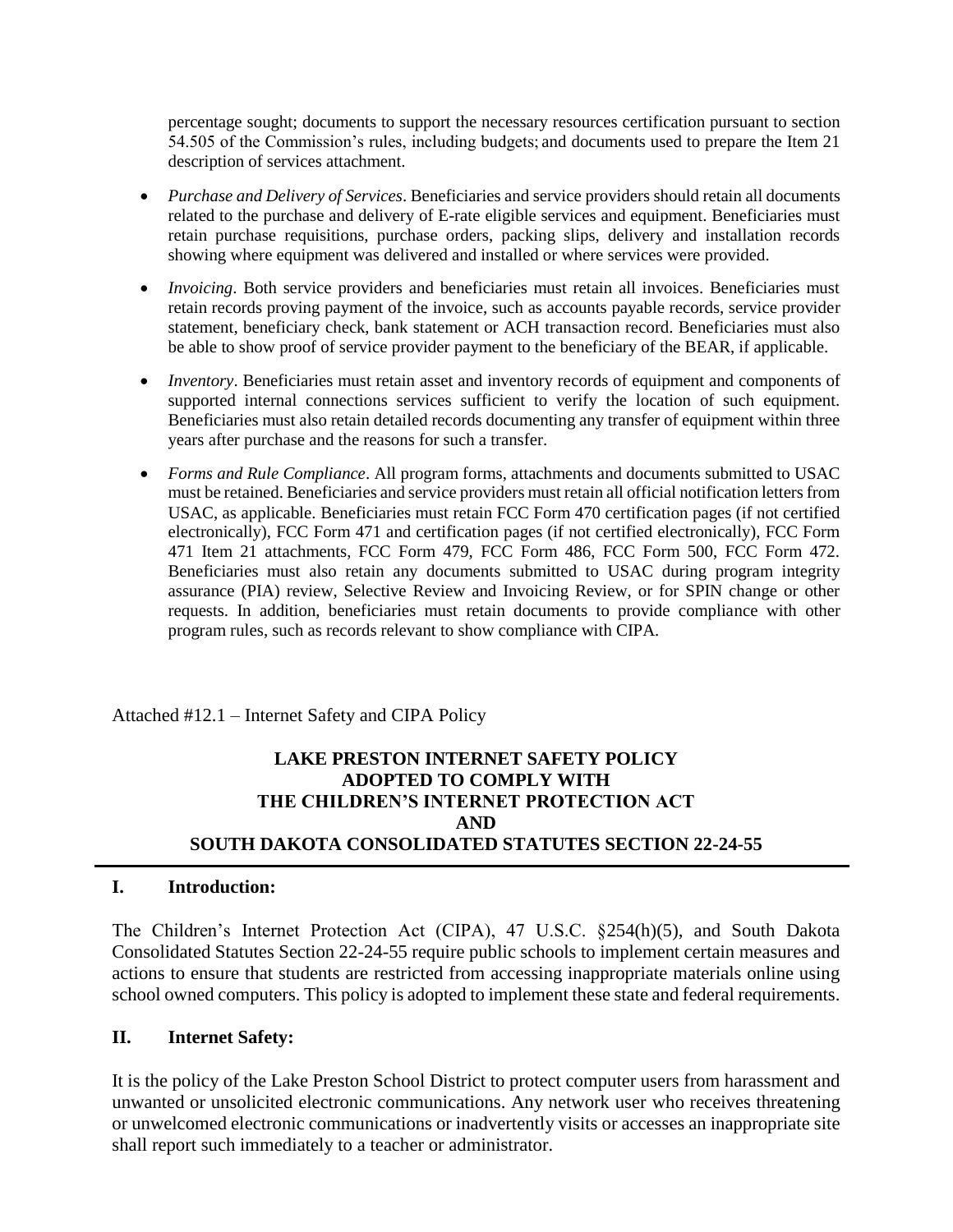A. The Lake Preston School District has implemented a technology protection measure that blocks access to inappropriate matter such as child pornography, obscene material and material that is harmful to minors. The software blocks and filters the Internet and other forms of electronic communication both on campus and off campus.

B. In order to protect the safety and security of our students, network users are prohibited from revealing personal information to other users when engaging in online activities including but not limited to chat rooms, email, and social networking web sites. Personal information such as complete names, addresses, telephone numbers, and identifiable photos should remain confidential when communicating on the network.

C. All network users are prohibited from hacking and engaging in any unlawful online activity. All use of the system must be in support of education and research and consistent with the mission of the district. Any use of the system must be in conformity to state and federal law, and the District Acceptable Use Policy.

D. All network users are prohibited from disclosing or disseminating personal information without proper authorization regarding minors. Staff transmissions of student's confidential information via-email must be in compliance with all federal and state student privacy laws.

E. All network users are prohibited from accessing sites or online materials that are blocked by the filter on/off campus. The filter is applied to visual depictions of material deemed obscene or child pornography, or to any material deemed harmful or inappropriate for minors and the educational setting.

#### **III. Implementation of Technology Protection Measure:**

- A. All school owned computers must be equipped with a technology protection measure. The Lake Preston School District has implemented FortiGate for the Firewall and LightSpeed to filter all on/off campus traffic.
- B. Staff members may request the Technology Protection Measure be temporarily disabled in order to conduct bona fide research or for another lawful purpose. The Technology Protection Measure must be re-activated as soon as the staff member finishes using the computer for the authorized bona fide research or other lawful purpose. Procedures for modifying any of the filtering on the software shall be the responsibility of the Technology Coordinator or designated representatives based on educational importance.

#### **IV. Acceptable Use Policy:**

Each network user shall be required to sign an Acceptable Use Policy annually in the form approved by the School Board. The Acceptable Use Policy shall implement this Internet Safety Policy. Violation of this policy and/or the Acceptable Use Policy shall be subject to appropriate discipline sanctions.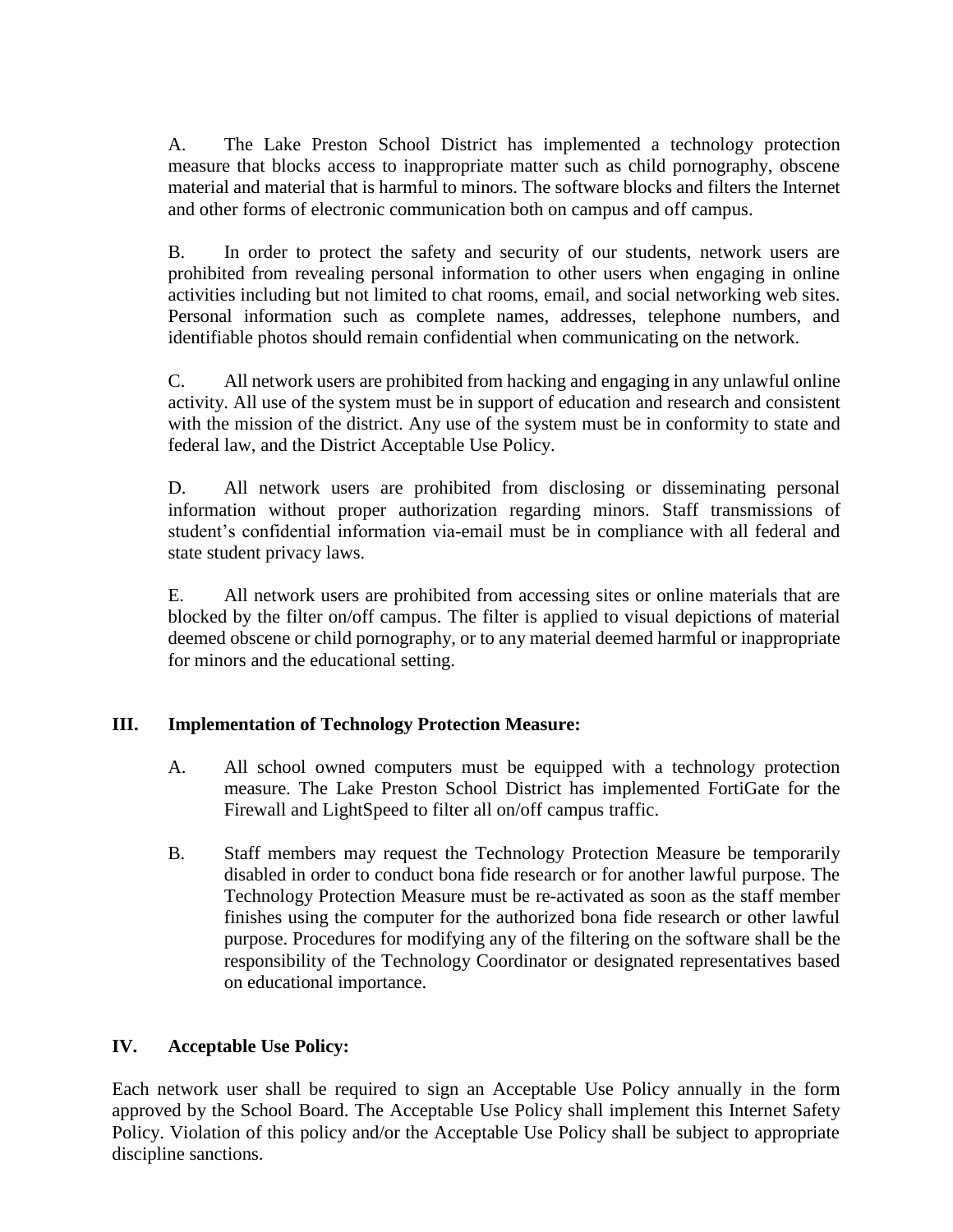#### **V. Monitoring of Online Activities:**

It shall be the responsibility of all personnel of the Lake Preston School District to monitor students' online activities and use of the network to ensure that their use is in compliance with CIPA and this Internet Safety Policy. Students' use of the system will be supervised by staff in a manner that is appropriate to the age of the students and circumstances of use.

#### **VI. Cyberbullying and Appropriate Online Education:**

Students will be educated annually about appropriate online behavior, including interacting with other individuals on social networking websites and in chat rooms, and cyberbullying awareness and response. The implementation of this provision is delegated to the Superintendent who shall report annually to the School Board on the educational activities undertaken to comply with this subsection.

The Lake Preston School District has set in place the following Internet Safety Curriculum to further educate our students K-12. The curriculum has been integrated into the current computer classes/lessons and also integrated into the counseling curriculum. The curriculum covers the following information:

#### Unit  $1 -$  Safety & Security Online

- **•** Private Identity Information
- Meeting People Online
- **E** Security
- Online Privacy

#### Unit 2 – Manners, Bullying, and Ethics

- Cyberbullying
- Cyber Citizenship
- Ethics and Property
- Netiquette
- Unit 3 Research and Information Fluency
	- Search Engine Directories
	- $\blacksquare$  Nuts & Bolts of Searching
	- Evaluating Web Sites
	- Homework Help
	- What About the Library?
	- Recognizing Commercial Intentions
- Unit 4 Authentic Learning and Creativity
	- Authentic Learning
	- Creativity
- Unit 5 Twenty-First Century Challenges